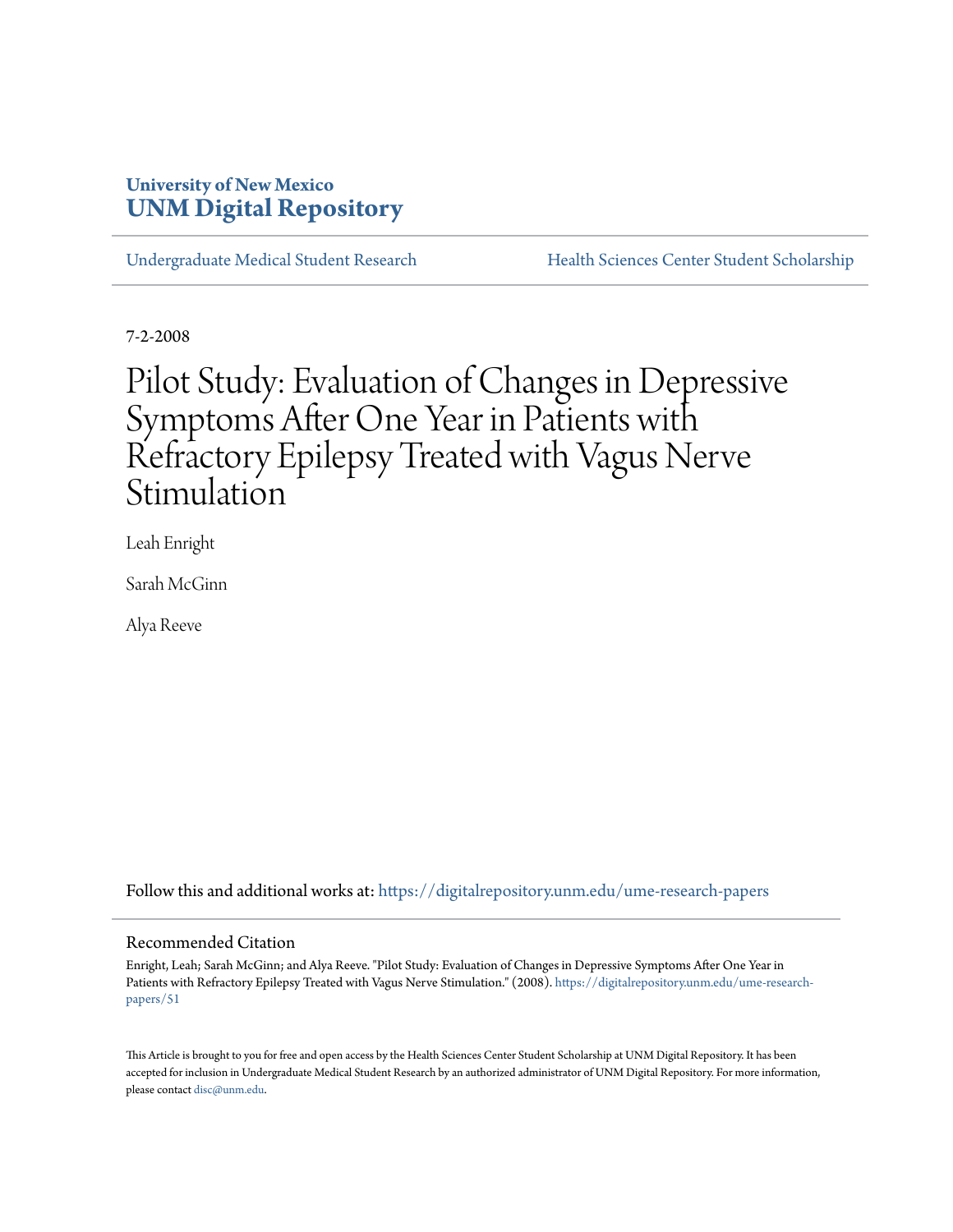# **Manuscript**

Pilot Study:

# Evaluation of Changes in Depressive Symptoms After One Year in Patients with Refractory Epilepsy Treated with Vagus Nerve Stimulation

Primary Researchers: Leah Enright and Sarah McGinn Research Mentor: Dr. Reeve - Department of Psychiatry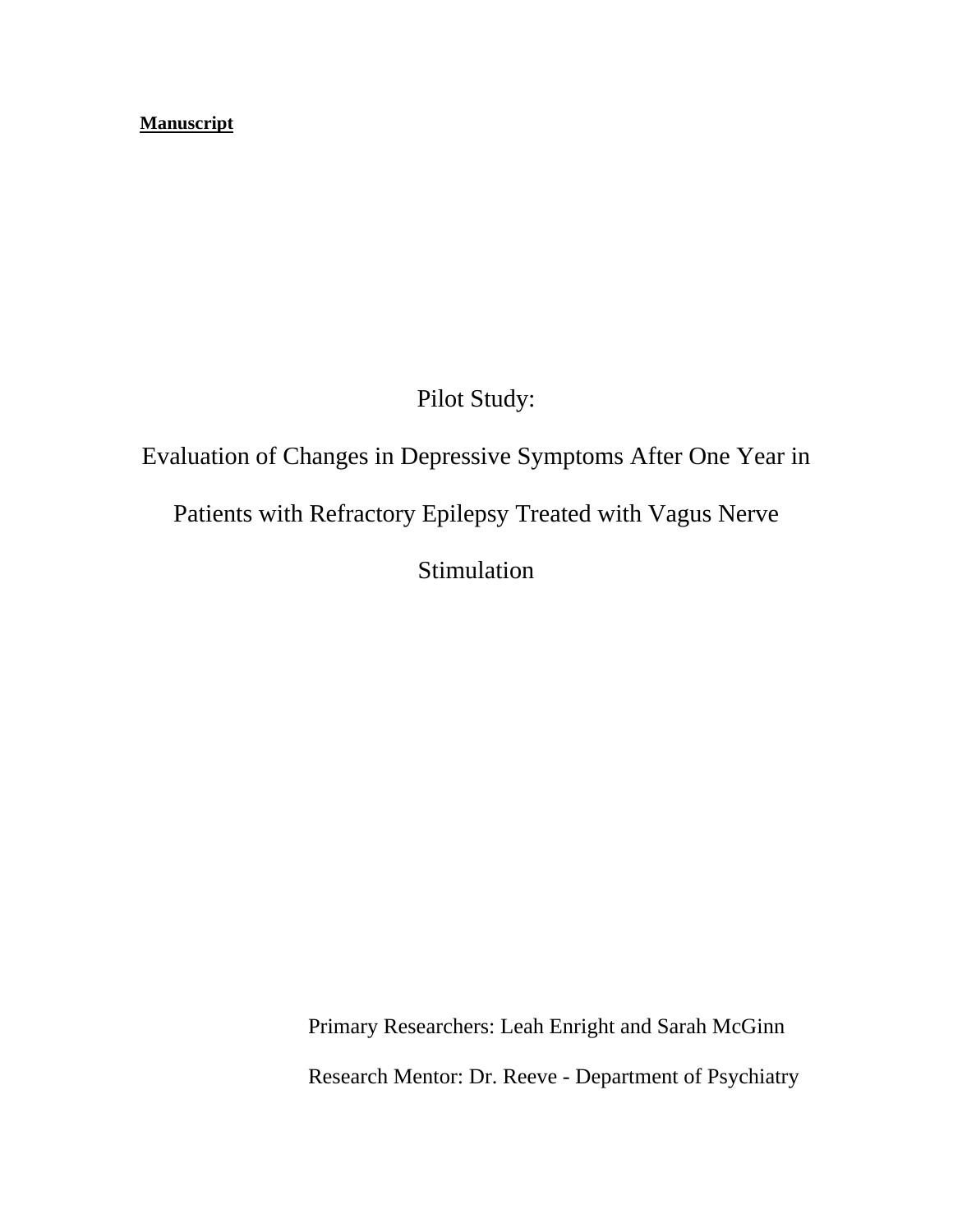# **Abstract**

Depression is a major co-morbid condition with epilepsy, and has been found to be the single largest determinant of health-related quality of life in patients with epilepsy, even greater than seizure frequency and severity. Several studies have looked at the changes in symptoms of depression in patient treated with Vagus Nerve Stimulation for epilepsy. However, these studies have had some major limitations, including that they relied on scales designed to measure severity of depression in a population of clinically depressed patients instead of a scale that measures depressive symptoms in a community population, and that they measured changes in symptoms after only six months of VNS, even though research suggest that the benefit of VNS, in terms of reducing both seizure frequency and depression, strengths over a longer time period than six months.

Our study aims to demonstrate an improvement in depression symptoms measured by the Center for Epidemiologic Study of Depression scale (CES-D) after one year or more of VNS. *Methods*: Seven adults with epilepsy treated with VNS were asked to fill out two sets of scales, one in reference to how they felt the month prior to VNS implantation and the other for how they felt after at least one year of VNS. *Results*: Scores on the CES-D improved from an average of 24.3 before VNS to an average of 19.8 at least one year after insertion, however, this change was not statistically significant (p=0.327). Overall functioning, as measured by the Darthmouth COOP scale, improved from an average score of 29 before VNS to an average of 2.2 at least one year after VNS (lower score indicates higher functioning), which was statistically significant ( $p=0.012$ ). Seizure severity, as determined by a continuous 0-10 scale, improved from an average of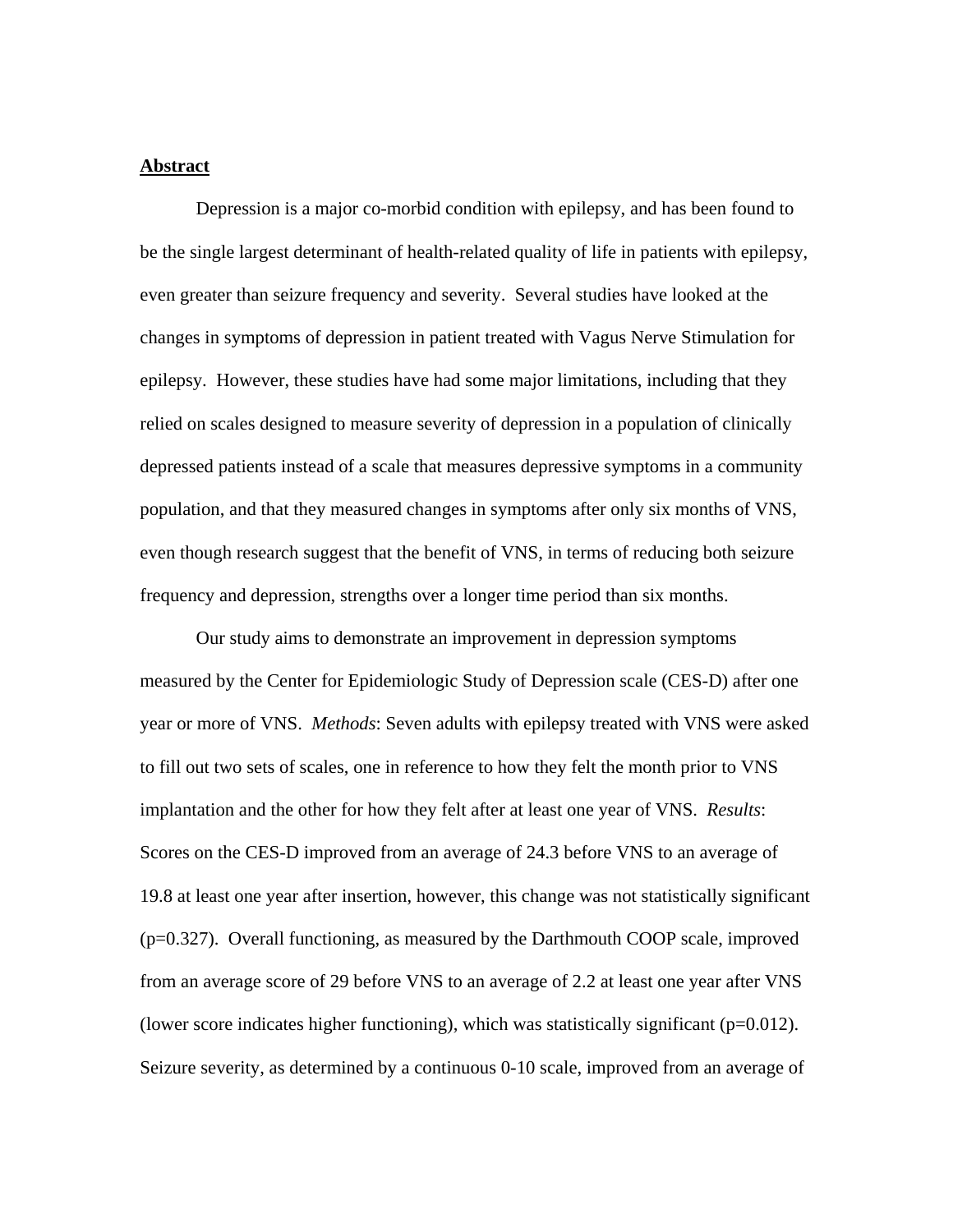6.64 prior to VNS insertion to 2.98 after at least one year of VNS, which approached statistical significance (p=0.06). *Conclusion*: Our results suggest that there is an improvement in symptoms of depression and overall functioning in patient with epilepsy after one year or more of VNS, and that the change in functioning is directly related to a reduction in seizure severity.

#### **Introduction**

#### Vagus Nerve Stimulation and Epilepsy

 In 1985, Dr. Jacob Zabara first proposed Vagus Nerve Stimulation, or VNS, as a potential treatment for seizures due to its potential ability to desynchronize electrocerebral activities.<sup>[1](#page-25-0)</sup> Observations from animal studies indicated that VNS can affect seizure activity and could be a potential treatment for epilepsy in humans.

 Two randomized clinical trials were conducted in the 1990's by the Vagus Nerve Stimulation Group and Handforth et al. in patients with localized epilepsy to evaluate VNS as a treatment for epilepsy. These two studies used an "active placebo" design with low and high intensity stimulation to measure the percent change in seizure frequency compared with baseline seizure rates.<sup>[2](#page-25-1)</sup> The Vagus Nerve Stimulation Group analyzed 114 patients and found that there was a 24.5% reduction in seizures in the high stimulation group vs. a  $6.1\%$  reduction in the low.<sup>[3](#page-25-1)</sup> The Handforth et al. study analyzed 196 patients and found a 28% reduction in seizure frequency in the high stimulation group and a 15% reduction in the low stimulation group.<sup>2</sup> These results along with a long term follow up study by DeGiorgio et. al demonstrated the efficacy of VNS in treatment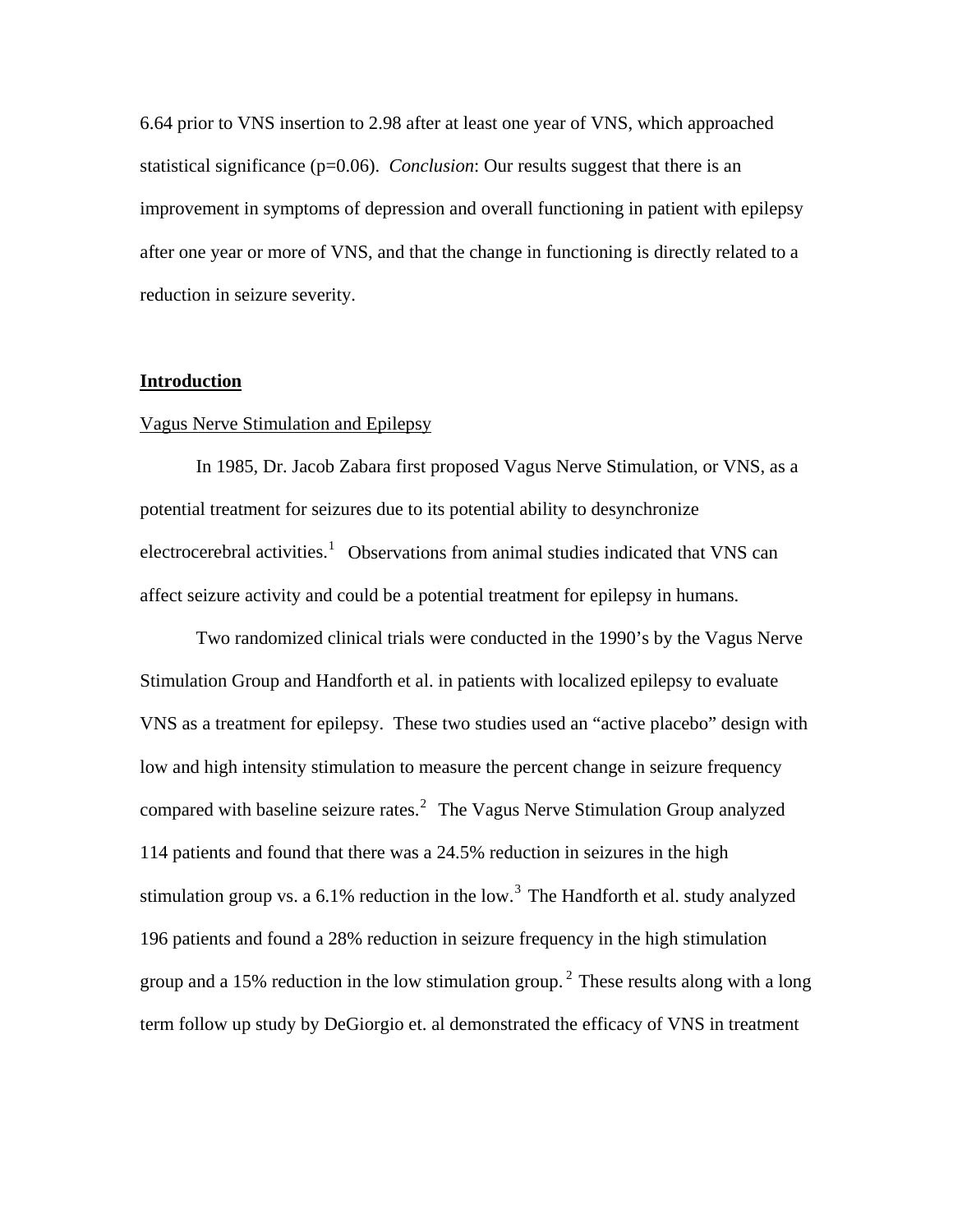for epilepsy, and proved that this efficacy was maintained and actually increased over time.

 On the basis of these findings VNS was approved by the FDA in 1997 "for use as an adjunctive therapy in reducing the frequency of seizures in adults and adolescents over 12 years of age with partial onset of seizures which are refractory to antiepileptic medications."[4](#page-25-1) Despite its approval by the FDA the exact mechanisms of action of VNS is still under investigation. The current putative mechanisms for VNS in epilepsy are that the antiseizure effects are mediated through: 1) increased synaptic activities of the thalamus and its projections leading to increased arousal and decreased synchrony of activities in the cortex which may influence the generation of generalized seizures and secondary generalization of focal seizures; 2) increased activity in the insula, hypothalamus and autonomic system; 3) decreased synaptic activity in the amygdala, hippocampus and limbic system; 4) increase in norepinephrine and perhaps serotonin exerting inhibitory influences on postsynaptic neurons.<sup>[5](#page-25-1),[6](#page-25-1)</sup>

 VNS is currently used as one of three treatments for pharmaco-resistant seizures or for those patients who have unacceptable side effects for anti-epileptic drugs.<sup>[7](#page-25-1)</sup> VNS has been shown to be efficacious in short term treatment of epilepsy, and in the longer term maintenance of seizure reduction.<sup>[8](#page-25-1)</sup> The antiseizure effects of VNS also appear to increase with time, beginning with a 34% reduction after 3 months and increasing to a 45% reduction after 12 months, with 20% of patients having a seizure frequency reduction of over  $75\%$ .  $\frac{9, 10, 11, 12}{9}$  $\frac{9, 10, 11, 12}{9}$  $\frac{9, 10, 11, 12}{9}$  $\frac{9, 10, 11, 12}{9}$  $\frac{9, 10, 11, 12}{9}$  The incidence of adverse events with VNS is very low, and complications of surgery to place the VNS device such as wound infection or vocal chord paralysis occurs in only about 0.1% of cases. VNS has an advantage over most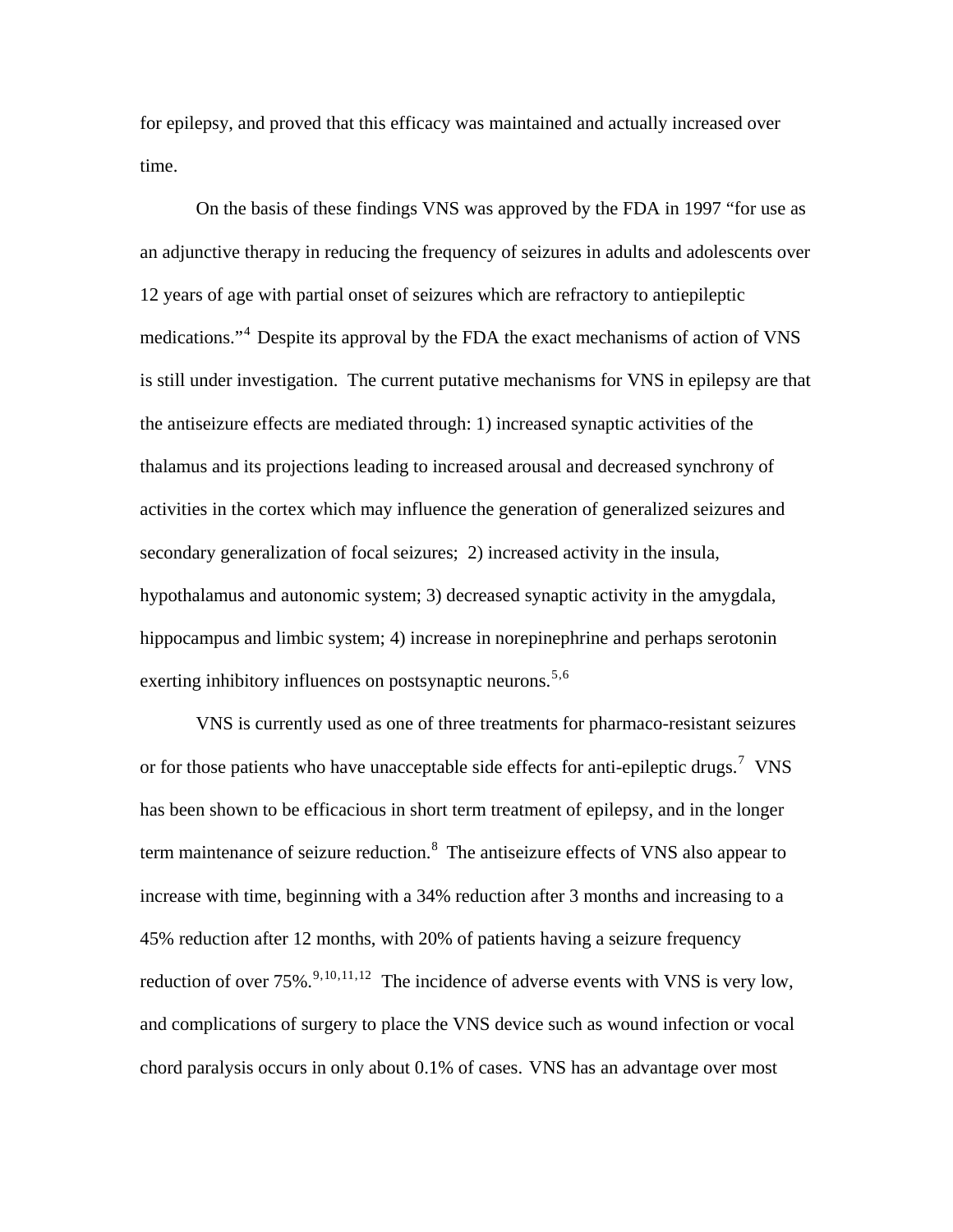AEDs in that its efficacy does not depend on patient compliance, and has emerged as an important adjunctive therapy for patients with refractory seizures.<sup>[13](#page-25-1)</sup>

#### VNS for the Treatment of Major Depression

 With the increased use of VNS for refractory depression, patients began to report improvements in mood associated with the use of VNS. These self-reports, along with the history of successful use of many other anti-epileptic therapies for the treatment of psychiatric disorders, created an impetus to investigate the use of VNS for treatment of mood disorders. In 2000, Rush et al. published the first report in of VNS for use in adult outpatients with severe, treatment-resistant major depressive episodes.<sup>[14](#page-25-1)</sup> The study demonstrated that the positive treatment response rate was sustained starting at 40% at 3 months and rising to 46% at 12 months. Also of significance, three non-responders after 3 months (characterized by less than 50% reduction in depression symptoms) became responders at the 12 month follow up, demonstrating that VNS effects on depression improve with time. $15$ 

A study by George et al. subsequently compared the use of VNS and usual therapies for treatment-resistant depression and found that VNS was associated with greater antidepressant benefits over 12 months than typical treatment.<sup>[16](#page-25-1)</sup> The use of trial periods of 12 months in the above two studies is important, as other studies have failed to show evidence of short-term efficacy of VNS for treatment-resistant depression. For example, one randomized, controlled trial comparing adjunctive VNS with sham treatment in 235 outpatients with non-psychotic major depressive disorder found no significant difference in response rates to VNS in the treatment vs. sham group after 10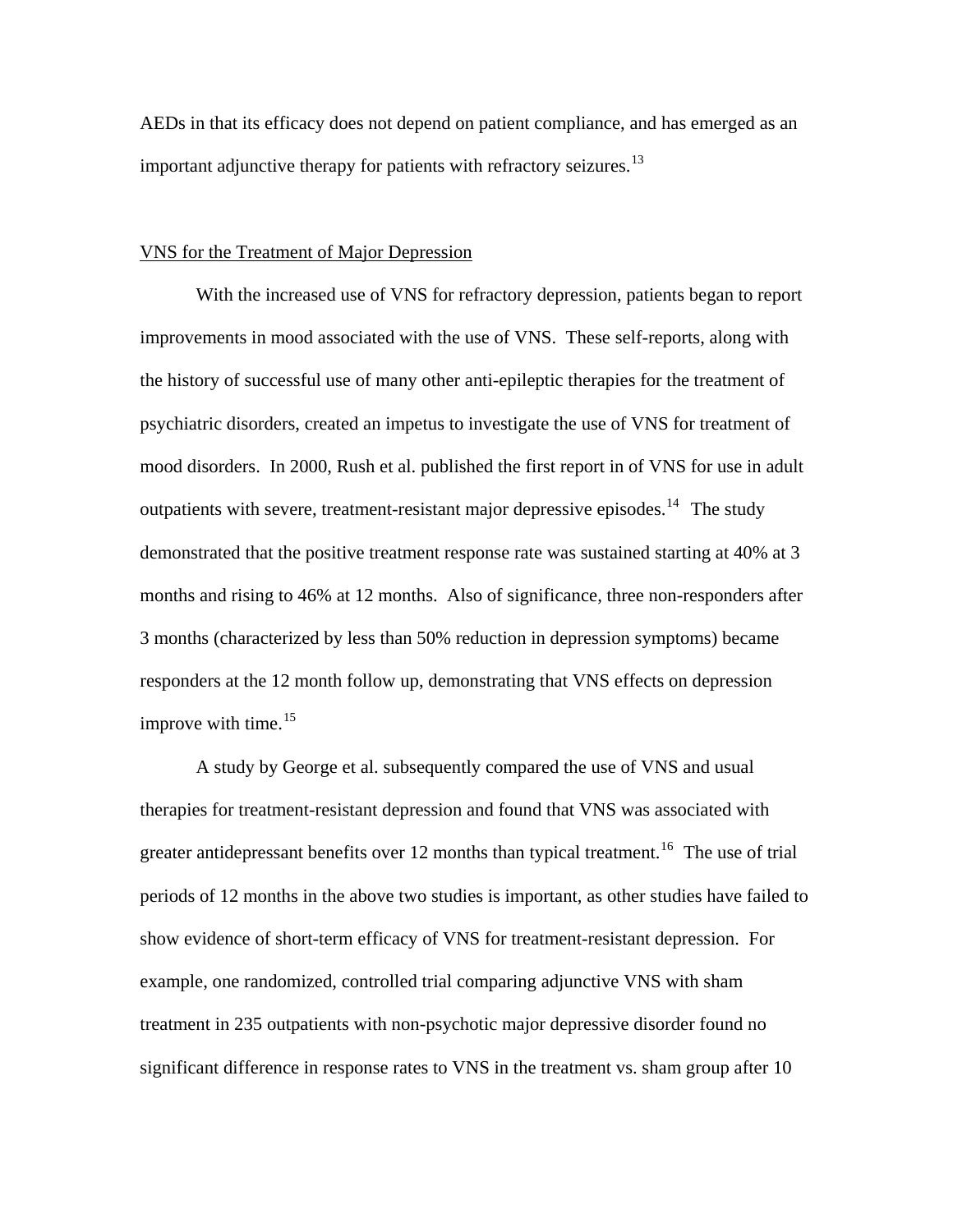weeks. Such studies suggest that a longer term treatment period is necessary to produce results with VNS.<sup>[17](#page-25-1)</sup>

 In 2005, the results of studies such as those above prompted the FDA to approve VNS "for the *adjunctive long-term treatment* of chronic or recurrent depression for patients 18 years of age or older who are experiencing a major depressive episode and have not had an adequate response to four or more adequate antidepressant treatments."<sup>[18](#page-25-1)</sup>

#### Depression and Epilepsy

 Epilepsy affects 6 to 7 people per 1,000 in the United States, with 40 to 50 new cases developing per 100,000 each year.<sup>[19](#page-25-1)</sup> Depression is highly prevalent in this population and is the most frequent co-morbid psychiatric disorder in patients with epilepsy.<sup>[20](#page-25-1),[21](#page-25-1)</sup> Overall, the rate of depression in patients with epilepsy is significantly higher than that of the general population; it is also higher than rates of depression in patients with other chronic diseases such as diabetes or asthma.<sup>[22](#page-25-1),[23](#page-25-1)</sup> The lifetime prevalence of depression in patients with epilepsy is estimated to be between 6% and 30%, and up to 50% in patients followed in tertiary care centers.<sup>20</sup> In patients with medically intractable, or only partially controlled epilepsy, rates of depression range from 20% to 55%, while in patients with controlled epilepsy, rates range from 3% to 9%.<sup>[24](#page-25-1),[25](#page-25-1)</sup>

While the increased rate of depression in those with intractable epilepsy suggests a direct association between seizure frequency and severity with depressive symptoms, the relationship is actually more complex. In fact, some patients have noted a decrease in seizure frequency prior to onset of depressive episodes.<sup>[26](#page-25-1)</sup> Furthermore, studies examining mood improvement in patients with epilepsy treated with VNS, have found no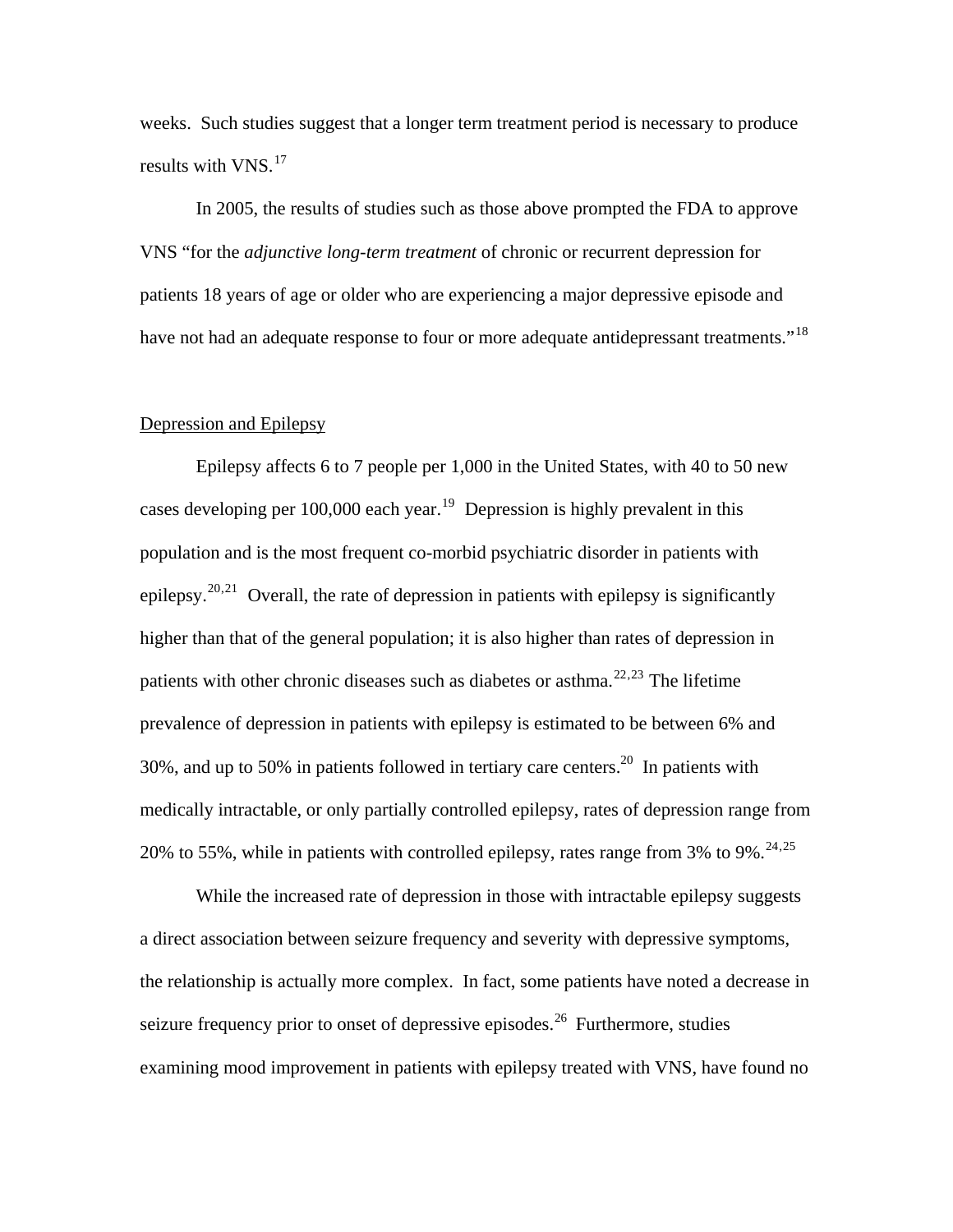direct association between seizure reduction and mood improvement.<sup>[27](#page-25-1)</sup> Further complicating the issue is the concept of "forced normalization", which suggests eliminating/ suppressing seizure may actually prompt psychiatric disorders, such as depression. This concept is based on the idea that seizures produce alterations in brain chemistry that reduce/prevent depression. It is further supported by the efficacy of electroconvulsive therapy, in which seizures are induced in non-epileptic patients for the treatment of depression. "Forced normalization" has been reported to occur in patients whose seizures have been suppressed with VNS, anti-epileptic drugs, and epilepsy surgery. $28$ 

 Although it is unclear exactly how seizure frequency and severity contribute to the increased rate of depression in patients with epilepsy, there are many factors which have been suggested to play a role. The most common include: psychosocial factors, side effects of anti-epileptic drugs (AEDs), and a common pathogenic mechanism for epilepsy and depression. Psychosocial factors experienced as a direct result of having epilepsy such as perceived stigma, fear of seizures, discrimination, joblessness, lack of social support, and lifestyle changes imposed by increased seizure severity/frequency (giving up driving privileges, changing jobs, etc.), have all been theorized to contribute to depression.<sup>[29](#page-25-1),[30](#page-25-1)</sup> Furthermore, many of the drugs used to treat epilepsy are known to have negative effects on mood. Phenobarbital has been reported to cause depressive disorder, while primidone, tigabine, vigabatrin, felbamate, and topiramate can frequently cause symptoms of depression. $20,31$  $20,31$ 

The impact of depression in the epileptic population is substantial. People with epilepsy are four times more likely to be hospitalized for depression than those without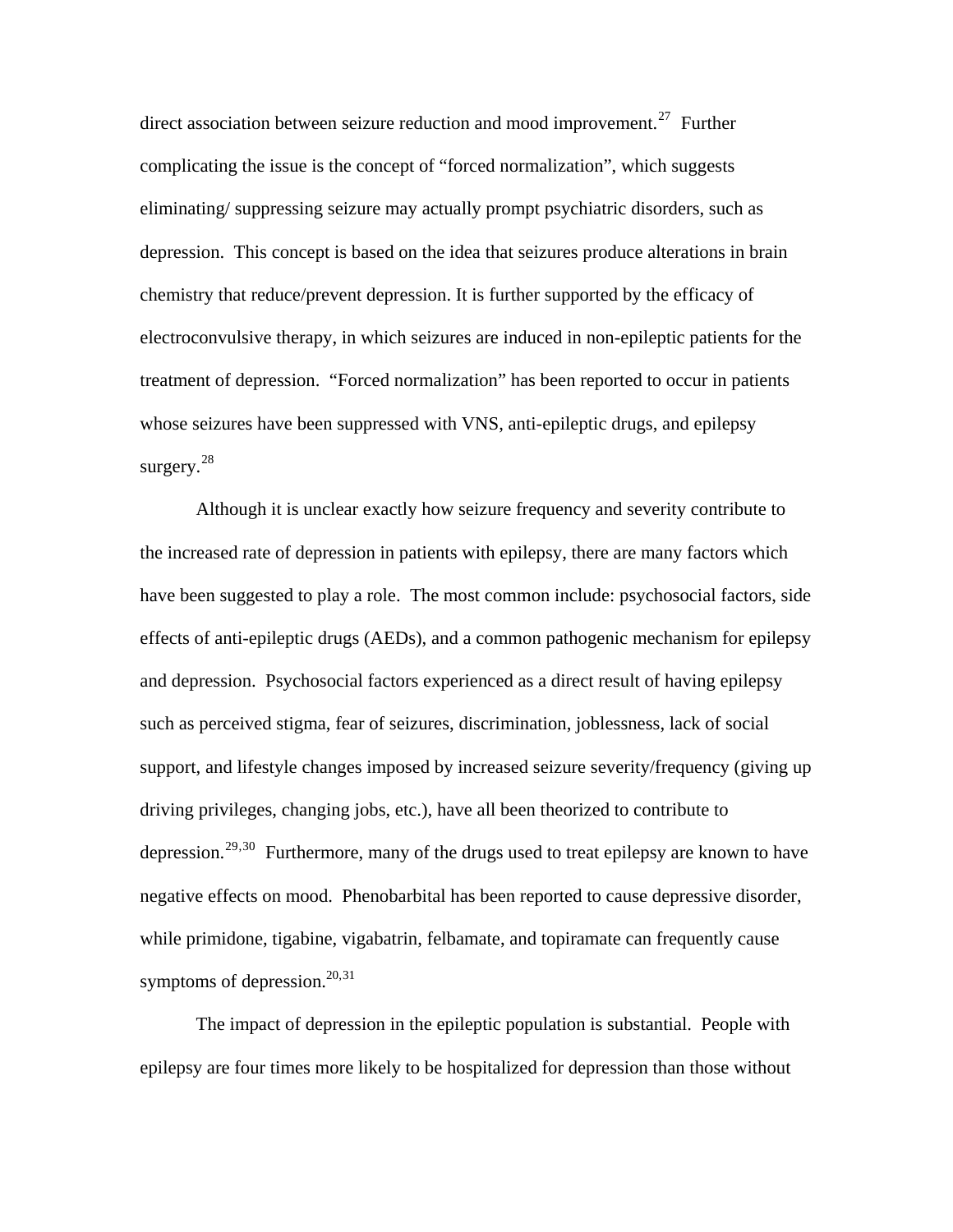epilepsy<sup>[32](#page-25-1)</sup> and the risk of suicide has been estimated to be 10 times higher in those with epilepsy than in the general population.<sup>[33](#page-25-1)</sup> Furthermore, depression has been found to be the single strongest predictor of health-related quality of life in patients with epilepsy.<sup>[34](#page-25-1)</sup> In a survey of the concerns of people with epilepsy, approximately 30% of people spontaneously reported depressed mood as a significant problem in living and dealing with epilepsy.<sup>[35](#page-25-1)</sup> Despite the obvious impact of depression in patients with epilepsy, it often remains unrecognized and untreated. Reasons cited for this include the incorrect assumption on the part of clinicians and patients that mood disorders are to be expected with chronic health conditions, and the false beliefs that antidepressants are either ineffective or will exacerbate seizures in patients with epilepsy.  $20,36$  $20,36$ 

 While the clinical presentation of depression in epilepsy can be identical to that of patients without epilepsy, it can also differ considerably. Depression in patients with epilepsy can present as and major depression, bipolar disorder, dysthymic disorder, and minor depression<sup>20</sup>; a considerable number of cases fail to meet the clinical criteria of the DSM-IV Axis I categories. This is primarily due to the intermittent course of interictal depression, with symptomatic periods ranging from hours to days interrupted by symptom-free periods of similar duration.<sup>32</sup> This discrepancy has recently lead Blumer et al to introduce the term "interictal depressive disorder" to describe the syndrome seen specifically in patients with epilepsy.<sup>[37](#page-25-1)</sup> The existence of a depressive disorder exclusive to patients with epilepsy, however, remains controversial. It is still uncertain whether it represents a unique clinical syndrome or a simply a cluster of symptoms failing to fully meet the DSM-IV criteria for a depressive disorder. This diagnostic labeling variability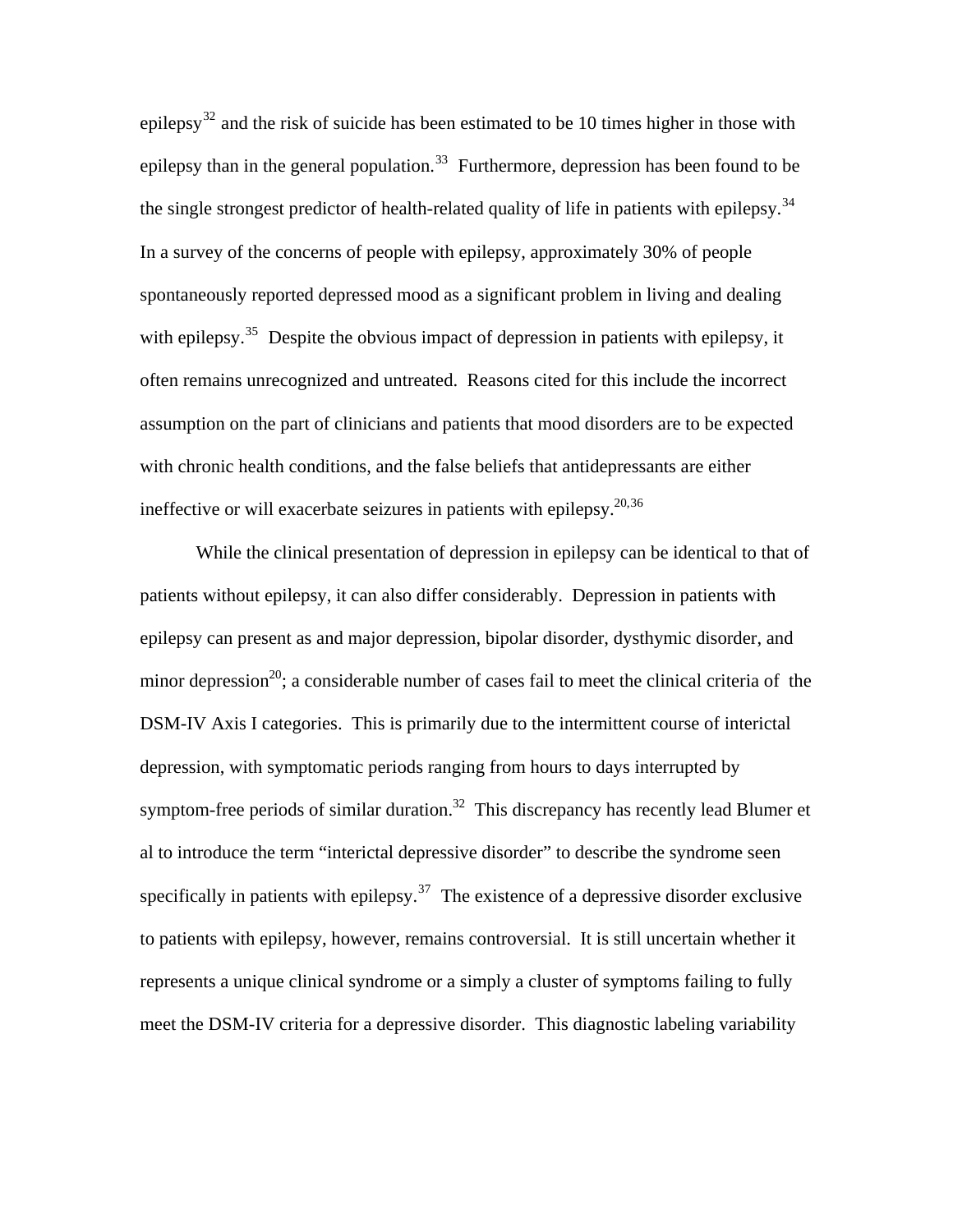is part of the problem with using a categorical classification system such as the DSM-IV to identify depression in patients with epilepsy.[38](#page-25-1)

In addition to the above factors, some theorize that a common neuropathogenic mechanism for both depression and epilepsy is the reason for their high rates of comorbidity. Not only is the prevalence of depression high in patients with epilepsy, but a study in Sweden found that a history of depression was associated with a 4- to 6-fold greater risk of developing epilepsy.<sup>[39](#page-25-1)</sup> This has led to the suggestion that decreased serotonergic and noradrenergic function may be a common pathogenic mechanism for both depression and epilepsy.<sup>20</sup>

### Depression in Patients with Epilepsy Treated with VNS

To our knowledge only three studies (Harden et al.<sup>[40](#page-25-1)</sup>, Elger et al.<sup>[41](#page-25-1)</sup> and Hoppe et  $a^{(4)}$ ) have looked into the effects of VNS on the treatment of depressive symptoms in patients with epilepsy. In 2000, Harden et al. used the Cornell Dysthymia Rating Scale, the Hamilton Depression Scale (HAM-D), the Hamilton Rating Scale for Anxiety and the Beck Depression Inventory (BDI) to assess changes in symptoms of depression in 20 patients with epilepsy after 3 months of treatment with VNS as compared to a control group of 20 patients with epilepsy not treated with VNS. They found a significant decrease in depression scale scores after three months the VNS group, however the scores at three months in the VNS group were not significantly different from those in the control group. Interestingly, the study found no correlation between seizure frequency reduction and mood change. $40$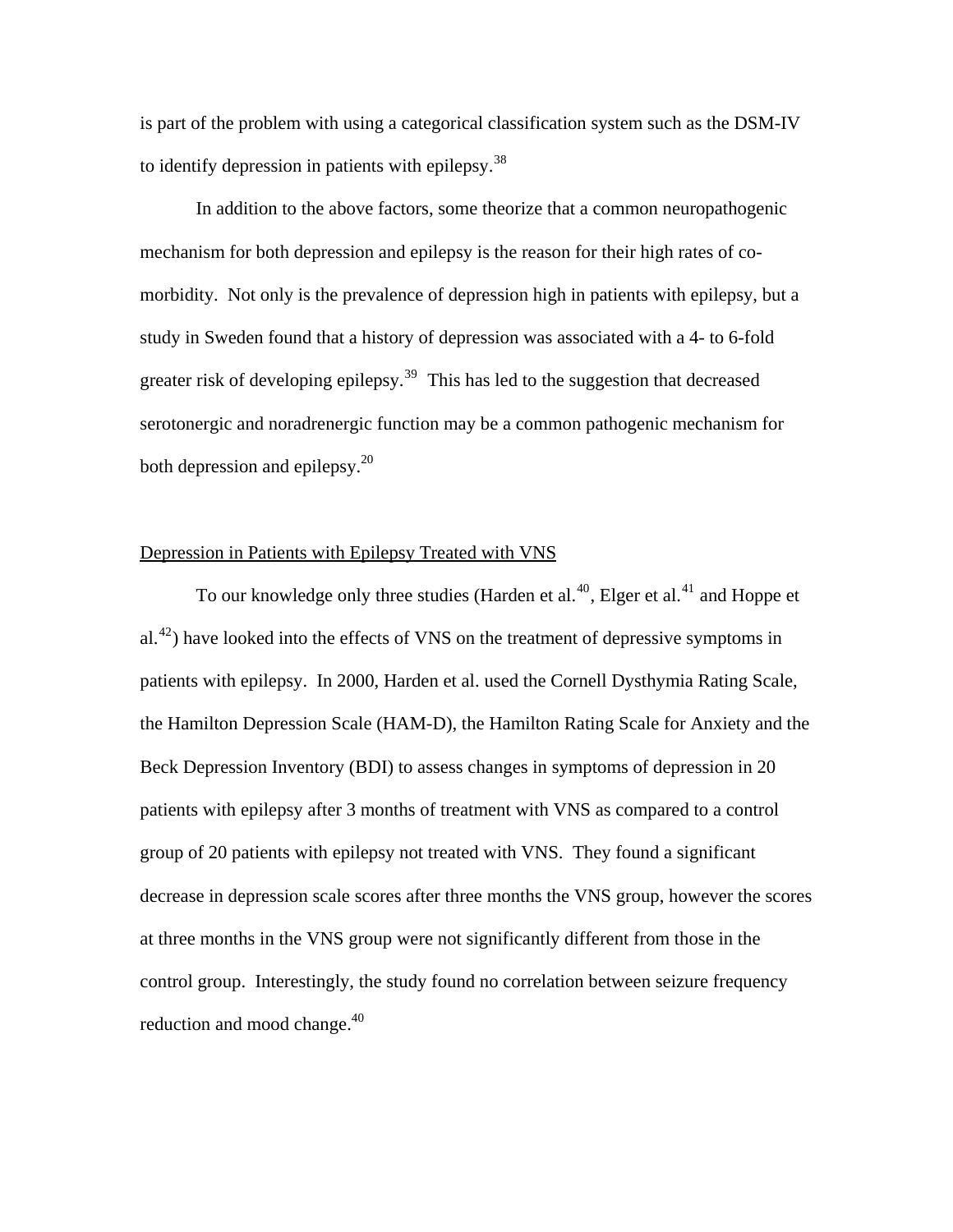The Elger et al. study used the Rating Scales for Psychiatry, the Brief Psychiatric Rating Scale, the Montgomery Asberg Depression Rating Scale, the Scale for the Assessment of Negative Symptoms and the Hypomania Scale to measure symptoms of depression at baseline, 4 weeks before VNS implantation, and 3-6 months after implantation in patients with epilepsy randomly assigned to either high- or lowstimulation VNS. In both groups they found significant improvement in scores on most scales (including the Brief Psychiatric Rating Scale, the Montgomery Asberg Depression rating scale, and the flattened affect, alogia, and abulia subsets of the Scale for the Assessment of Negative Symptoms), at 3 and 6 months as compared to baseline, with improvement being more pronounced in the high-stimulation group at the end of the study. 41 Again, this study found no correlation between seizure activity and mood changes.

The study by Hoppe, et al. measured changes in symptoms of depression in 28 patients with epilepsy treated with VNS for at least 6 months, using the Befindlischkeits-Skala (a German mood adjective list), the Beck Depression Inventory, the Self-Rating on Anxiety Scale, and the Behavioral Psychosocial Scales on Epilepsy. They found improvement in symptoms of tension and dysphoria, but not in symptoms of depression, level of activity, or health-related quality of life.

The above studies have two major areas of concern. First, all three measured changes in symptoms of depression after 3-6 months of VNS therapy, despite the fact that the literature shows that the efficacy of VNS in treating depression and epilepsy improves with longer duration of treatment.<sup> $43,44$  $43,44$  $43,44$ </sup> Furthermore, these studies assessed changes in symptoms of depression with scales designed to gauge symptom severity in patients who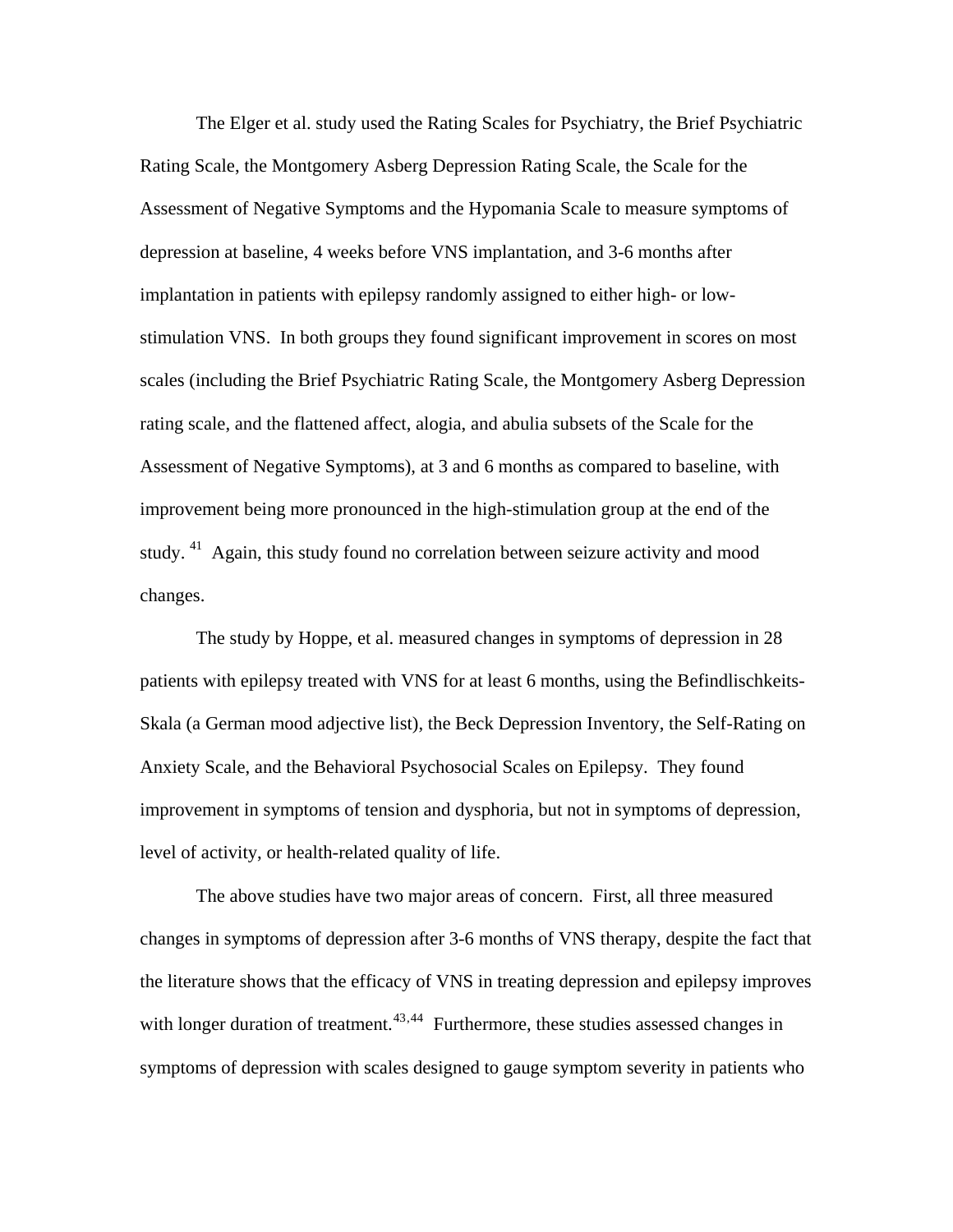have already received a clinical diagnosis of depression. The Beck Depression Inventory is of primary clinical use, according to the American Pyschiatric Assocation, to "assess severity of depressive symptoms in patients with previously diagnosed depressive illness."[45](#page-25-1) Similarly, the Hamilton Depression Scale has its main clinical utility as a "useful gauge of the degree of symptom severity in depressed cohorts." <sup>45</sup> Finally, the Montogmery-Asberg Depression Rating scale is best used to "gauge the degree of symptom severity in depressed patients."

The CES-D is the only scale that "measures the degree of depressive symptoms in a community sample", and has also been shown to be effective at identifying depression when compared to the "gold standard" of structured psychiatric interviews such as the Mini International Neuropsychiatric Interview (MINI) and the Structured Clinical Interview for DSM-IV Axis I Disorders (SCID-I).<sup>[46](#page-25-1)</sup> Thus, the CES-D seems to be a more appropriate scale for patients with epilpesy, as it may be better at identifying depressive symptoms consistent with the so-called interictal dysphoric/depressive disorder, but which fail to meet the criteria of Major Depressive Disorder.

#### **Methods**

*Design* – This study was an un-blinded survey study of self-reported effects of VNS on symptoms of depression in patients with epilepsy. Effects were assessed retrospectively, with a group of patients who have had VNS for 1 to 3 years rating their depressive symptoms before VNS and 1 year after.

*Inclusion Criteria*- Participants had to 18 years of age or older and have epilepsy treated with VNS for one year or more. Participants also had a level of cognition, as assessed by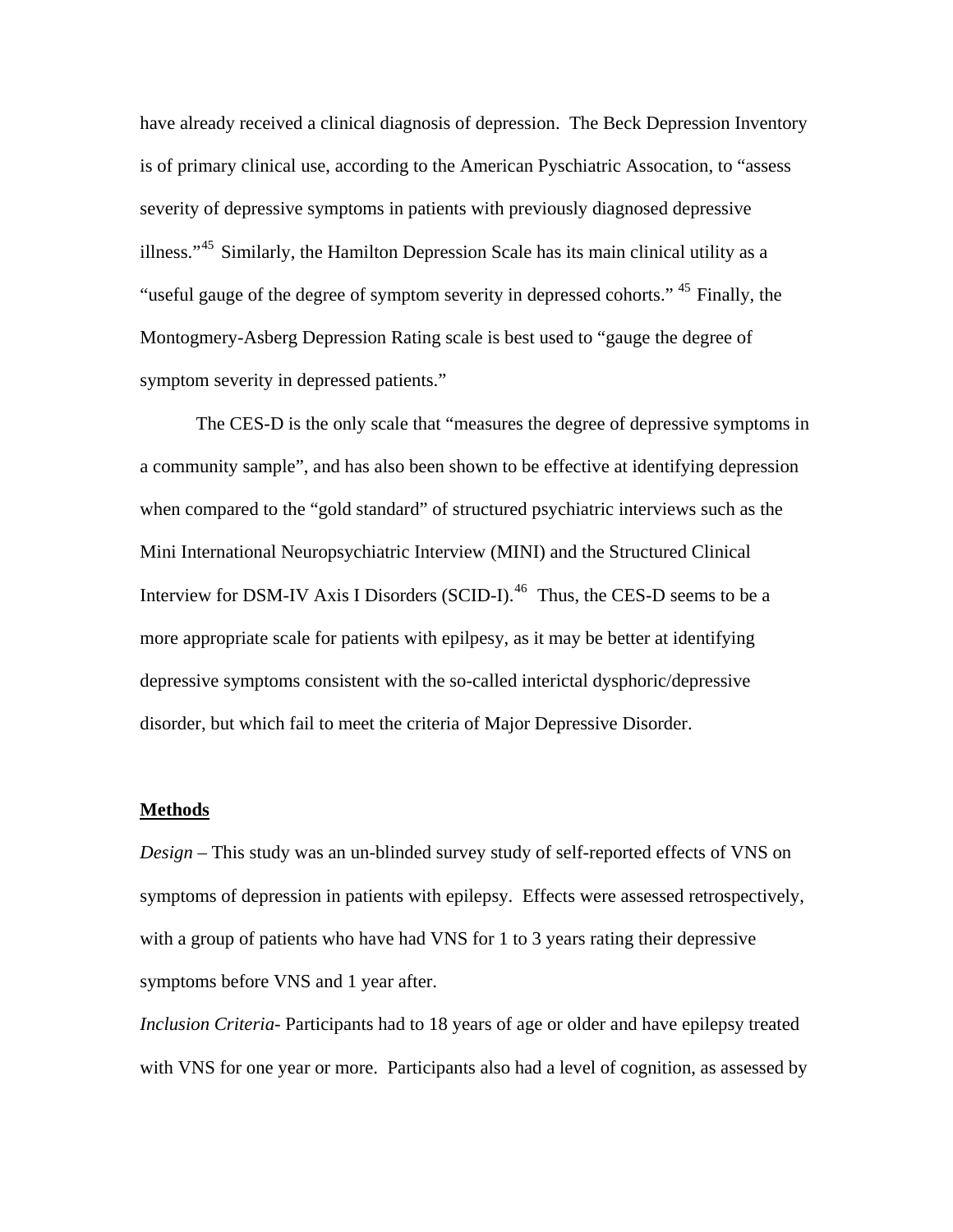clinician who knew them well, that would allow them to complete self-survey forms independently or with slight assistance.

*Patients* – Patients were recruited from the epilepsy clinic at UNM as well as from the Epilepsy Support Group.

*Measures* – Patients were asked to complete two different self-report surveys, the Center for Epidemiology Studies – Depression Scale (CES-D) and the Dartmouth Primary Care Cooperative Information Functional Health Assessment Charts (COOP). The COOP Charts was designed for everyday use in the clinical setting to quickly determine information about a patient's health status. It consists of 9 charts, each with a single question that refers to the status of health in the last 4 weeks. All of the charts have a descriptive title, a single question, and 5-point response scale (1 represents no limitations and 5 represents severe limitation), with an illustration for each response. Each chart assesses a different concept and is scored individually. Overall the COOP Charts assess physical activity, emotional status, daily and social activities, pain, emotional support, and general health.<sup>[47](#page-25-1)</sup> The charts were used in our subjects to evaluate their functioning and see if it correlated with their depression scores. This gave us another tool with which to further assess the validity of our retrospective method.

The CES-D is a 20-item checklist that assesses the severity of depressive symptoms over a period of 4 weeks. It is scored by summing items which are rated on a four-point scale corresponding to four different response phrases: "rarely or none of the time", "some", "occasionally", or "most or all of the time". Depressed subjects are defined as those who score 15 points or higher.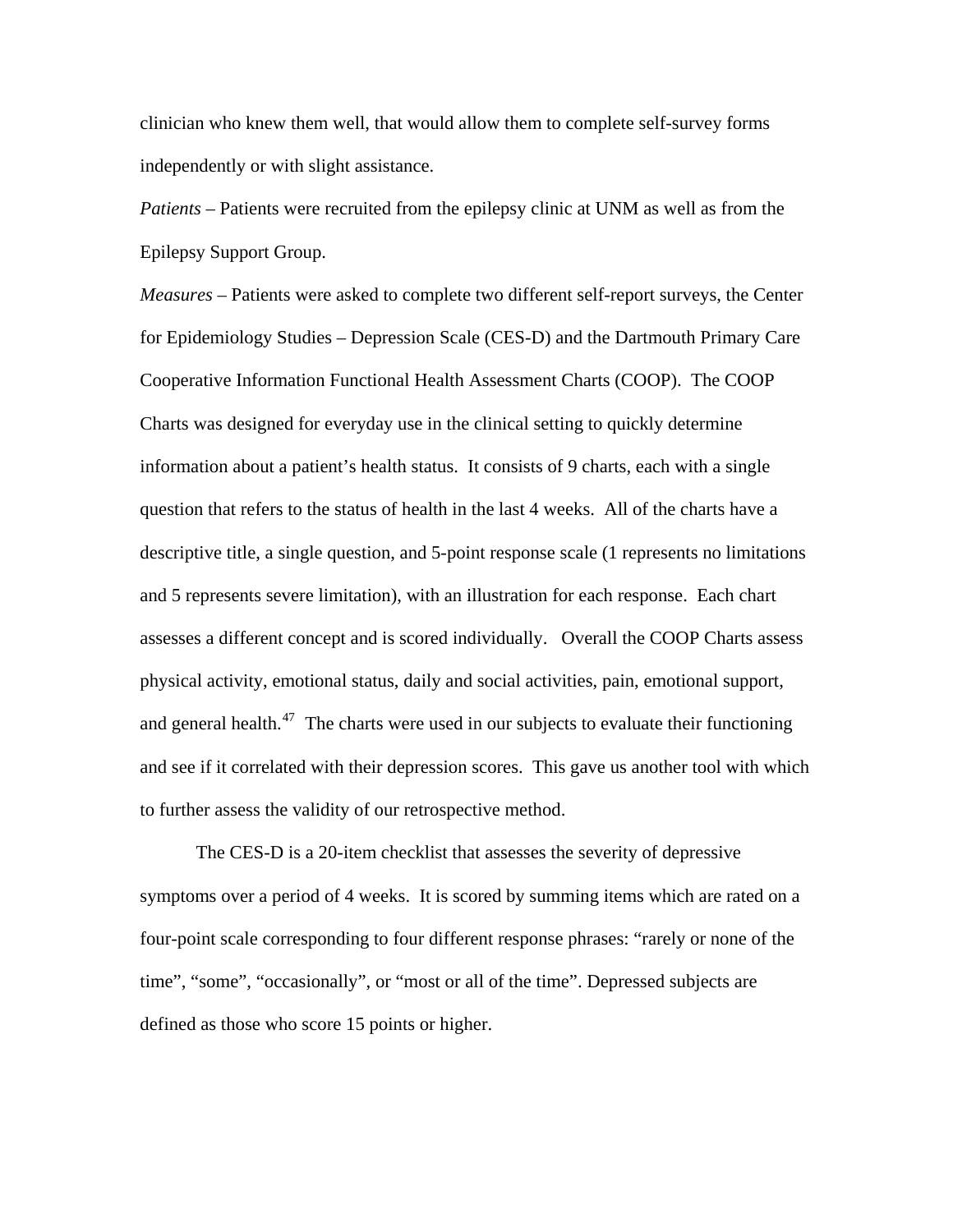In addition to these two scales, subjects were asked a series of questions about their epilepsy. All subjects were asked what medications they are currently taking, the cause of their seizures (if known), how long they have had seizures, whether they have any past or present history of substance abuse, and if they have ever been hospitalized for seizures or drug toxicity. Subjects were asked to determine their seizure frequency (defined as number per month) and to rate the severity of their seizures on a line scale (see attached). Finally, subjects were asked why they got the implant, the date of implantation, and the "dose" of VNS (estimated by multiplying the percentage of VNS stimulation "on" time by the output current in mA). $^{46}$ 

*Time points for the measures* - The retrospective group was asked to respond to one set of these scales and questions in reference to their memory of their mood and functioning for the month before they started VNS and to respond to another set of these scales and questions in regard to their mood and functioning after 1 year of VNS treatment. *Statistical Analysis -* A paired t-test was used to calculate the statistical significance of VNS at baseline and one year after treatment in our retrospective group. The rationale for the use of the paired t-test was the desire to compare the mean before and after treatment of the same patients, and to look for a significant difference. All statistical calculations were performed using Excel.

#### **Results**

After one year of recruitment at the VNS clinic and epilepsy support group we were able to recruit 7 patients in to our retrospective group, and were unable to recruit any patients in to our prospective group.

#### Study Subject Demographics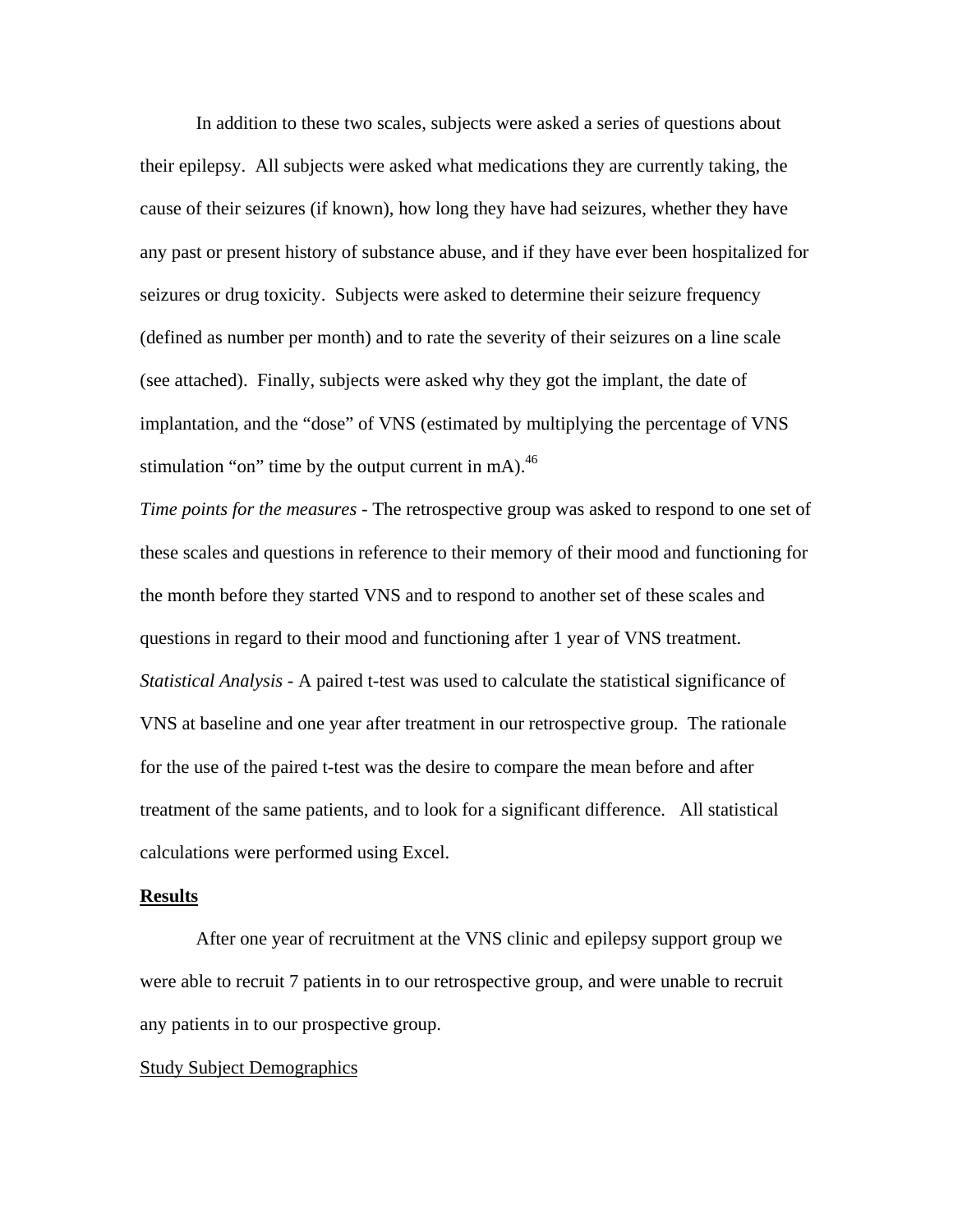Six out of seven subjects listed uncontrollable seizures as the reason they were being treated with VNS. One participant listed "depression from seizures" as their reason for getting the implant. Duration of treatment with VNS ranged from 9-5 years, with an average of 5.75 year. Two participants were actually on their second implant. The doses of VNS (defined as the product of the percent of VNS "on" time and the output current in milliamps) ranged from 0.05 to 0.25, with the average being 0.16. The average number of seizures per month reported by participants ranged from <1 to 30, with an average of 8.1 seizures/month. Participants reported taking 1 to 3 antiepleptic medications, with an average of 1.8. The most common medications were Keppra (3 participants) and Lamictal (2 participants). The number of years participants have had seizures ranged from 5 to 41 years, with an average of 19.3 seizures years. Participants listed a variety of etiologies for their epilepsy including: unknown, hereditary, history of high fever, and traumatic brain injury.

#### CES-D

The main scale that was used to evaluate depressive symptoms in our patient population was the Center for Epidemiologic Study of Depression scale. The scoring system defines scores of 0 to 14 points as not depressed, 15 to 21 points as mild to moderate depression, and 22 or above as severe depression. Depressed subjects are defined as those who score 15 points or higher. The results are listed in table 1-1. *Table 1-1, CES-D scores 1 month prior to VNS and at least 1 year after VNS insertion* 

| Subject $#$ | 1 mo prior to VNS insertion | 1 year post VNS insertion |
|-------------|-----------------------------|---------------------------|
| 845         | 12 (not depressed)          | 14 (not depressed)        |
| 471         | 44 (severe depression)      | 19 (mild depression)      |
| 248         | 38 (severe depression)      | 39 (severe depression)    |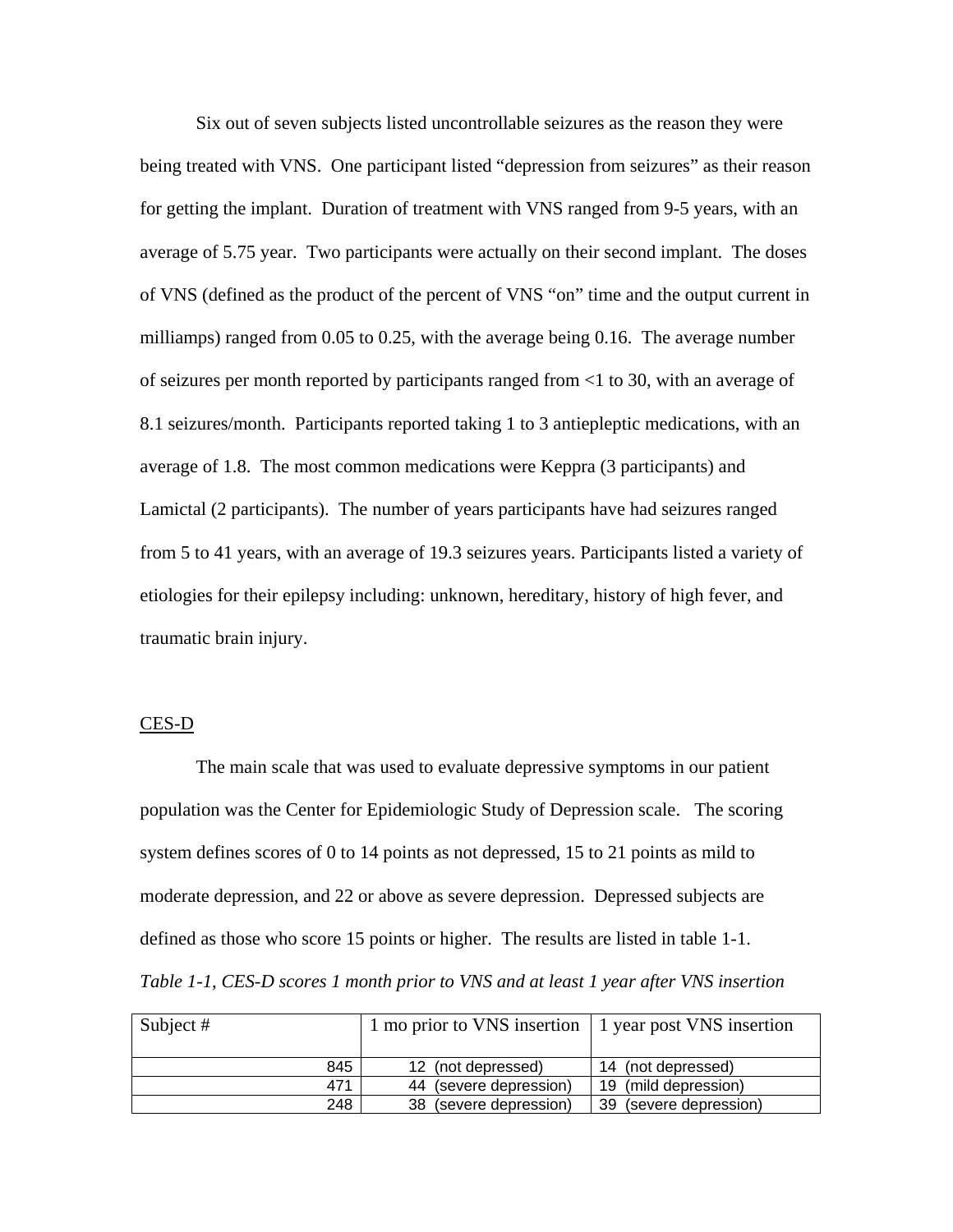| 463 | 22<br>(severe depression) | 22<br>(severe depression) |
|-----|---------------------------|---------------------------|
| 542 | 29<br>(severe depression) | 15 (mild depression)      |
| 20  | (not depressed)<br>14     | 13 (not depressed)        |
| 827 | (not depressed)           | (mild depression)         |

 Three of the seven subjects (43%) showed a drop in their CES-D score after one year of VNS insertion, and two of these subjects changed from a classification of severely depressed to mild to moderately depressed. Three subjects (43%) actually showed an increase, one changing from a classification of not depressed, to a classification of mildly depressed. One subject showed no change. These results are shown in table 1-2.

*Table 1-2, Total change in CES-D score after 1 year of VNS* 

| Subject # | Change after 1 year VNS |
|-----------|-------------------------|
| 845       | +2 (none to none)       |
| 471       | -25(severe to mild)     |
| 248       | +1 (severe to severe)   |
| 463       | 0 (severe to severe)    |
| 542       | -14 (severe to mild)    |
| 20        | -1 (none to none)       |
| 827       | +6 (none to mild)       |

 The overall mean change was from a CES-D initial score of 24.3, one month prior to VNS insertion, to a final score of 19.8, at least one year after insertion. This represents a total change of 4.42 points for the group as a whole. After performing a paired T test on the group, the t value was determined to be 1.065, correlating to a p value of 0.327, indicating that these results are not significant. Therefore, despite an average overall decrease in CES-D scores observed with our seven subjects, the group results remain insignificant. For the individuals who had a 14 and 25 point changes (subjects 471, 542), the differences were clinically significant.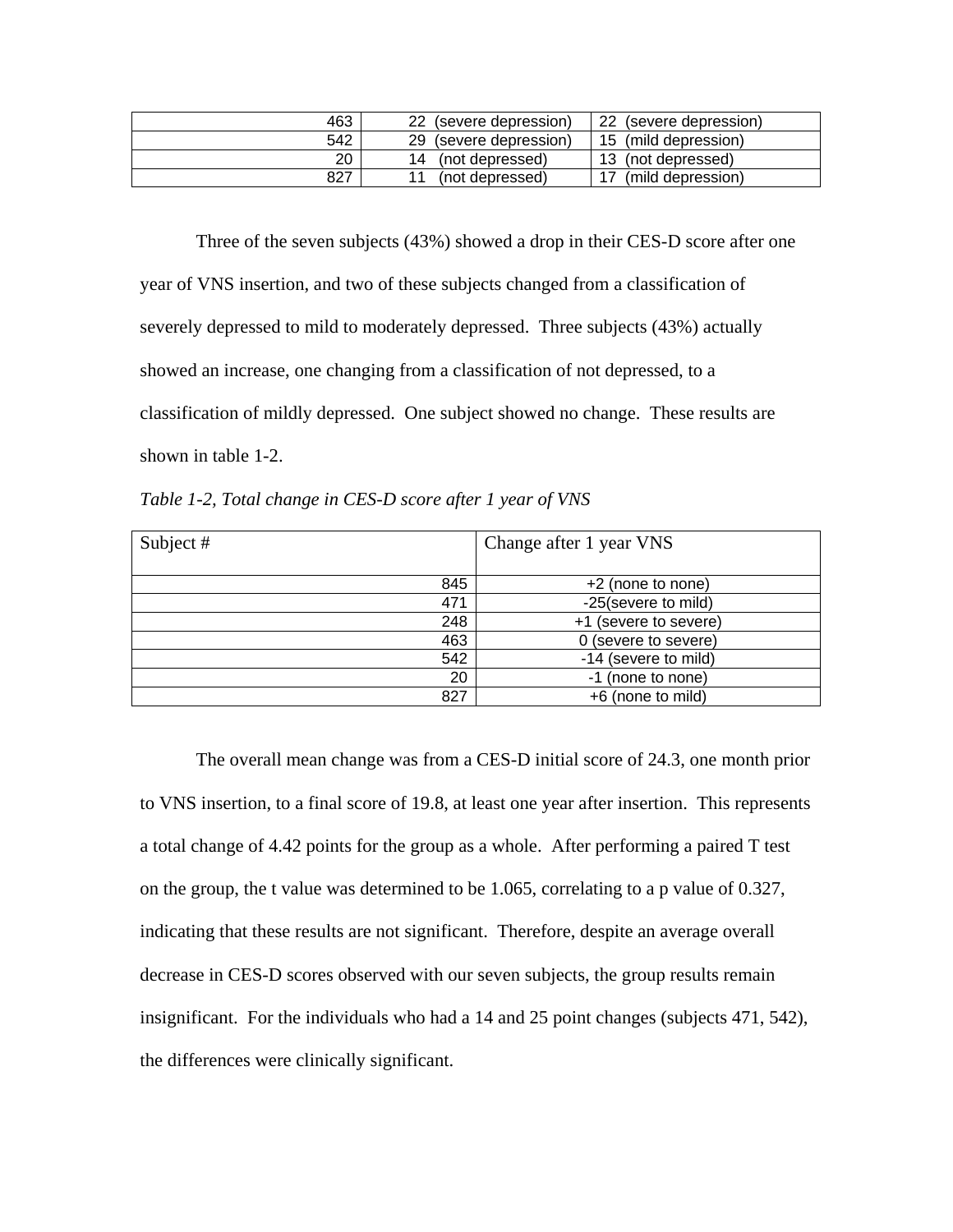# COOP

The Cooperative Information Functional Health Assessment Charts (COOP) was designed for everyday use in the clinical setting to quickly determine information about a patient's health status. Overall the COOP Charts assess physical activity, emotional status, daily and social activities, pain, emotional support, and general health Although the CES-D was the main scale for measurement, we also chose to include the COOP, to try and determine if the VNS was actually acting just on depression, or if by improving functioning and quality of life, depressive symptoms would improve. Table 2- 1 shows the results of the COOP survey one month prior to VNS insertion, and at least one year after insertion.

| Subject # | 1 mo prior to VNS insertion | 1 year post VNS insertion |
|-----------|-----------------------------|---------------------------|
|           |                             |                           |
| 20        | 16                          |                           |
| 248       | つフ                          | 28                        |
| 463       | っっ                          | 25                        |
| 542       | 30                          | 20                        |
| 471       | 30                          | 17                        |
| 827       | 31                          | 21                        |
| 845       | 23                          | 16                        |

Six out of the seven subjects (86%) showed improvement, after VNS insertion, as

demonstrated by a decrease in total score. These results are listed in Table 2-2.

*Table 2-2, Total change in COOP scale after at least one year of VNS treatment* 

| Subject # | <b>Total Change</b> |
|-----------|---------------------|
|           |                     |
| 20        | -5                  |
| 248       | $+$ $\overline{ }$  |
| 463       | c                   |
| 542       | $-10$               |
| 471       | $-13$               |
| 827       | $-10$               |
| 845       | ٠.                  |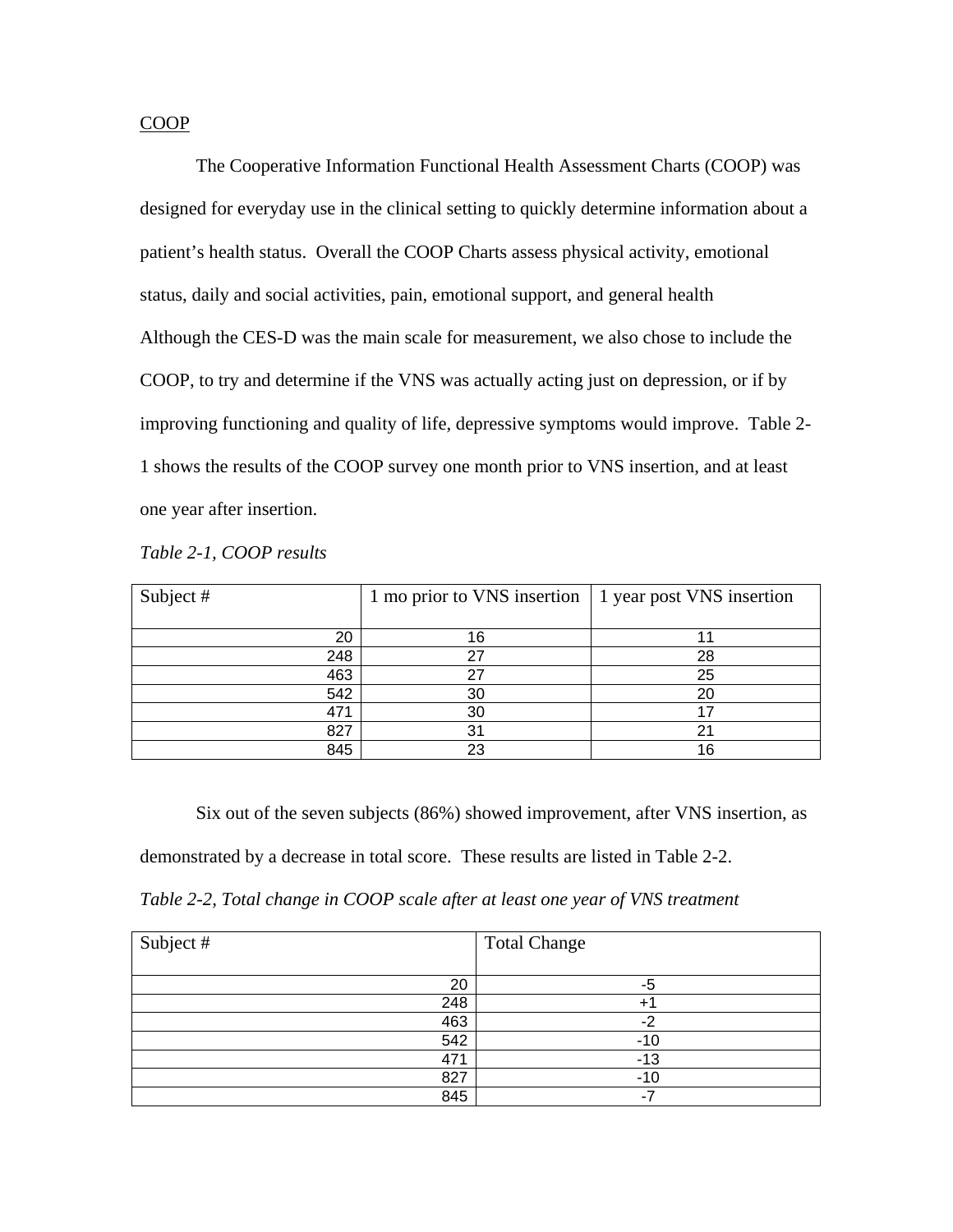The average COOP score for the group one month before VNS implant was 29, dropping to 22.2 at least one year after VNS. The change of 6.8, was significant, yielding a t value of 3.528, correlating to a p=0.012.

#### Seizure Frequency Scale

In addition to the CES-D and COOP, we also had participants rate their seizure severity during the one month prior to VNS insertion, and at least one year after insertion. The scale was a line scale ranging from "no seizures" to "worst seizures you've ever had". The scale measured 10 cm in length, so that participant's marks could be easily converted to a numerical value, ranging from 0-10. Table 3-1 lists the results.

*Table 3-1, Seizure Severity Scale Results* 

| Subject # | 1 mo prior to VNS | 1 year after VNS |
|-----------|-------------------|------------------|
|           |                   |                  |
| 845       | Omitted           | omitted          |
| 248       | Omitted           | omitted          |
| 471       | 6.7               | 2.5              |
| 463       |                   | 3.3              |
| 542       | 8.4               | 4.7              |
| 20        | 3.1               | 3.1              |
| 827       |                   | 1.3              |

 Four out of the seven subjects (57%) showed decrease in seizure severity after at least one year of VNS, while one showed no change. Two subjects did not fill out the scale. The total change is reported in Table, 3-2.

*Table 3-2, Total change in seizure severity after at least one year of VNS insertion* 

| Subject # | Change in seizure severity |
|-----------|----------------------------|
| 845       | Omitted                    |
| 248       | Omitted                    |
| 47'       | $-4.7$                     |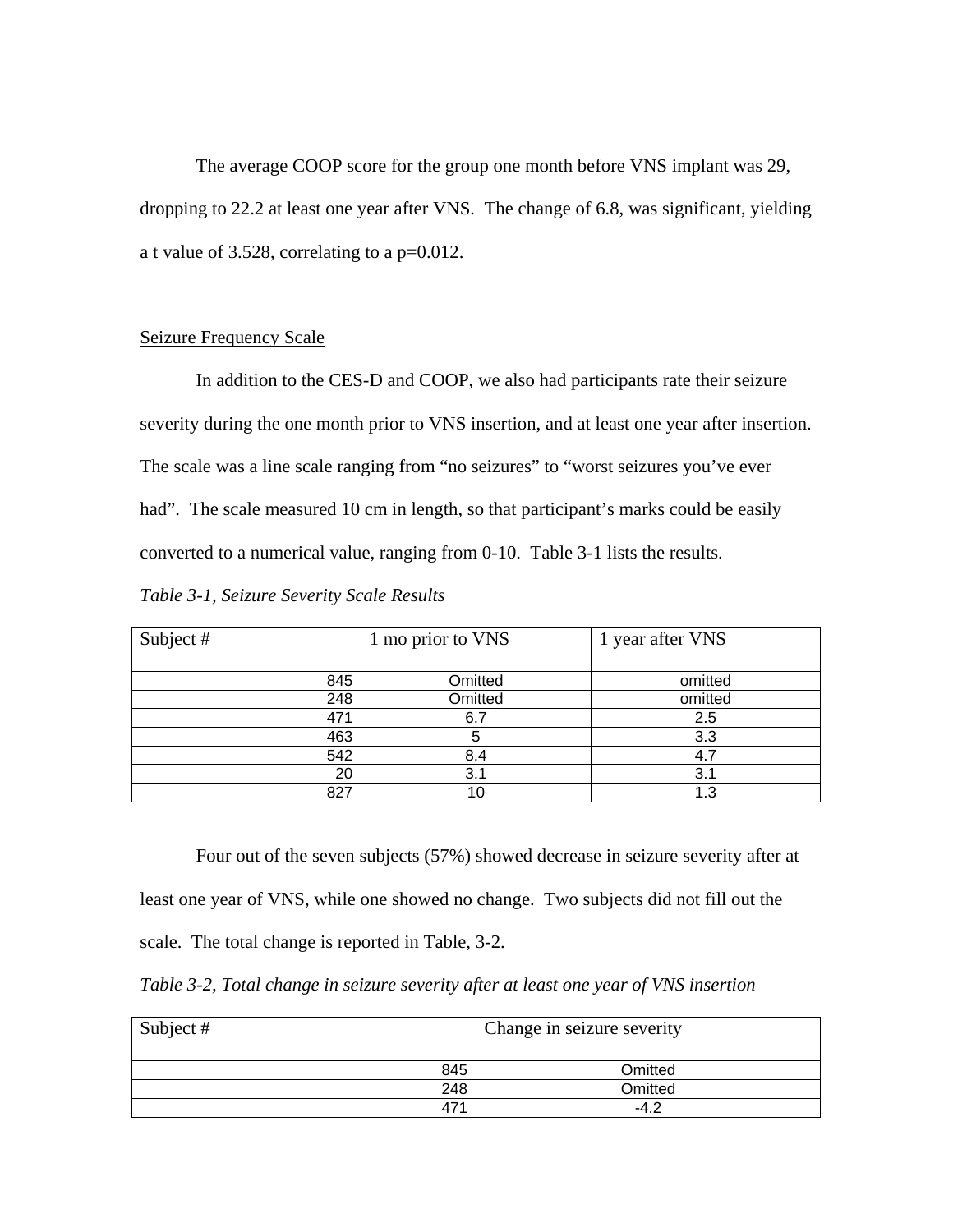| 463<br>᠇៶ | . .    |
|-----------|--------|
| F A       | $\sim$ |
| 027       | - -    |
| 000       |        |

 The average seizure severity among the group was 6.64 prior to VNS insertion, dropping to 2.98 after at least one year of VNS. The represents a total change of 3.66, correlating to a p value of 0.06, which is approaching statistical significance.

# General Trends between Seizure Severity, Mood and Functioning

 Although the number of subjects in our study was small, there did appear to be a few general trends observed among the group.

## *Depression and Seizure Severity*

 Five out of seven subjects filled out scales on both depression (CES-D) and seizure severity after at least one year of VNS treatment. Of those, two out of five (40%), had improvement of both mood and seizures. One out of five, (20%), showed improvement in depression alone, with no change in seizure severity. Another participant, (20%), showed improvement in seizures alone, with no change in symptoms of depression. Lastly, one out of five, (20%), showed improvement in seizures with worsening depression.

*Table 4-1-Relationship between depression and seizure severity at least one year after VNS insertion* 

*-negative values=improvement -positive values=worsening*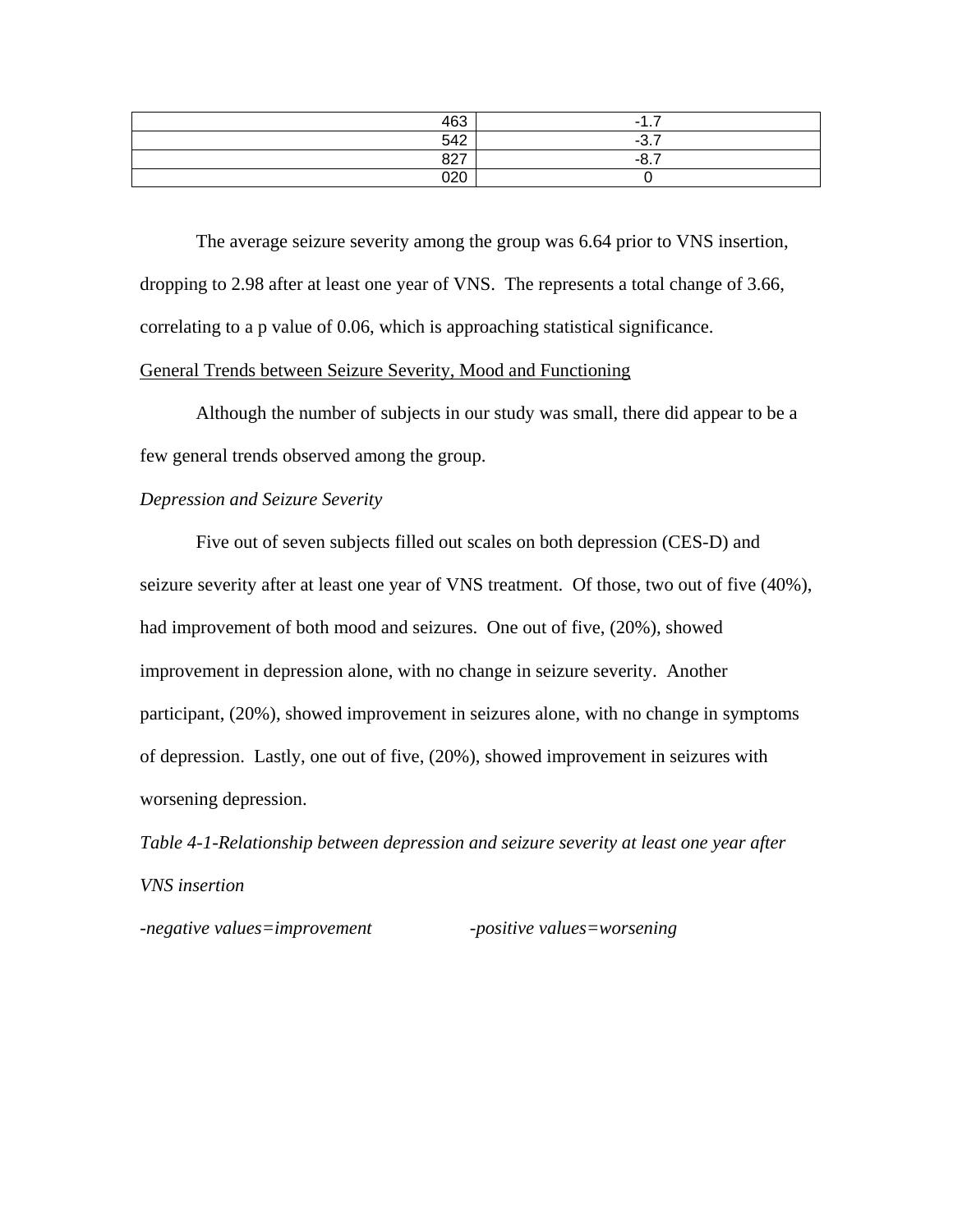

*Functioning and Seizure Severity* 

Five out of seven individuals reported results on seizure severity and functioning (COOP). In this case, four out of five (80%), showed an improvement in both seizure severity and functioning after at least one year of VNS treatment. One subject had improvement in functioning only.

*Table 4-2, Relationship between functioning and seizure severity after at least one year of* 



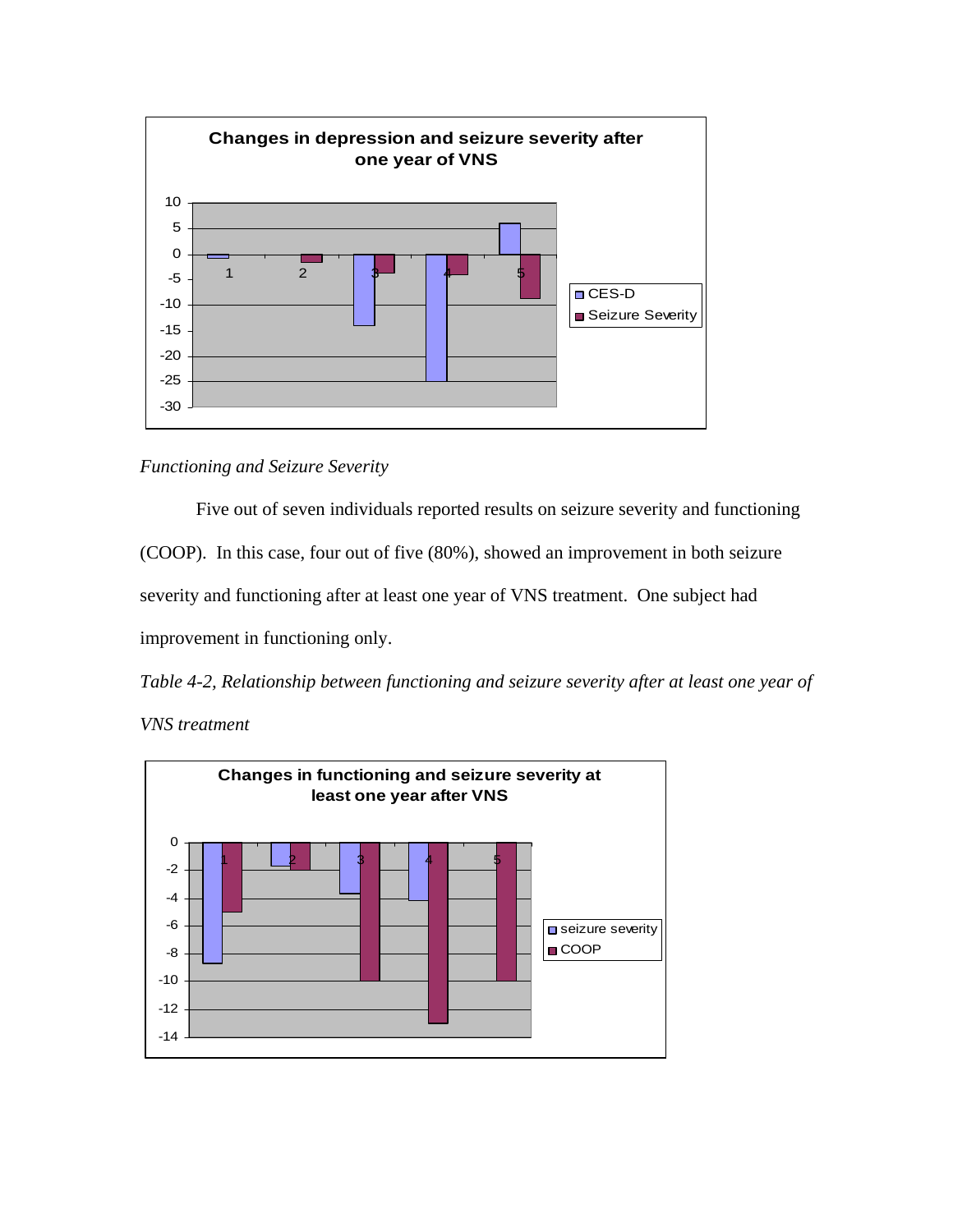# *Functioning and Depression*

 On the topic of the relationship of functioning and depression after one year of VNS treatment, four out of seven (57%), had a correlation between the two factors. Three of those four had improvement in both, and one individual had worsening of both. Two had improvement in functioning with no change in depression, and one had a worsening of depression despite improvement in functioning.

*Table 4-3, Relationship between functioning and depression after at least one year of* 

# *VNS treatment*



# **Discussion**

Our study sought to provide further understanding on how treatment with VNS alters symptoms of depression in patients with epilepsy. We hoped to expand upon the current research in this area by using a different scale, one that may be appropriate than those used in previous studies for assessing symptoms of depression in patients with epilepsy. Furthermore, we sought to assess changes in symptoms of depression after a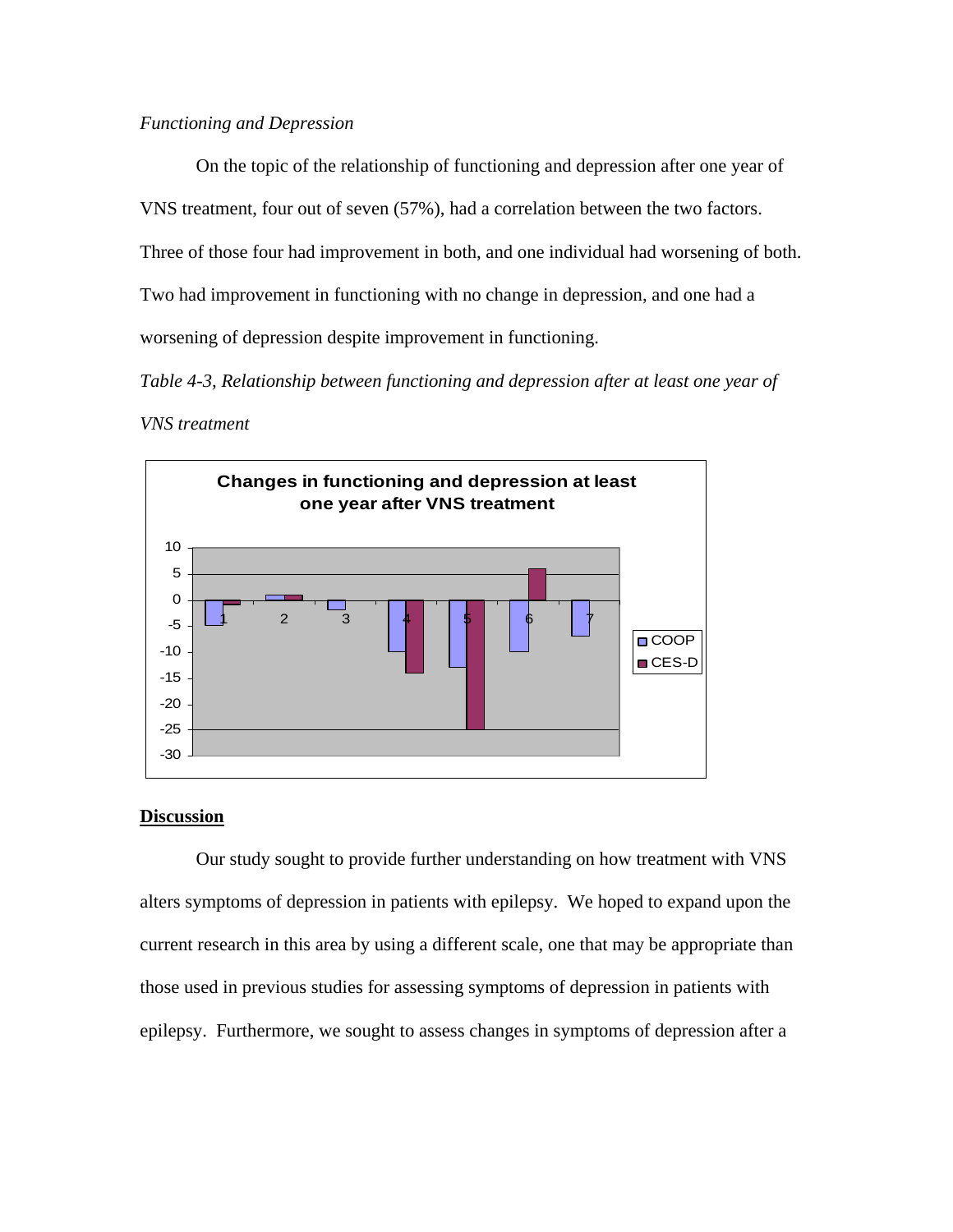longer period of treatment with VNS (1 year), as research suggests the efficacy of VNS in treating both seizures and depression improves over time periods of 1 year or more.

Although our main scale for determining depressive symptoms in our population did show a small decrease of 4.42, this decrease did not have statistical significance. This is likely due to the very small number of individuals we were able to recruit in to our study. The two subjects that showed a clinically significant improvement in depression with changes of 14 and 25 on the CES-D, suggest that there may be a subset of strong responders to VNS as a treatment for depression. Our results also suggest that if the study size could be larger, perhaps a more significant difference could be seen. <sup>49</sup>

Of interest is that the COOP showed statistically significant improvement after at least one year of VNS treatment. It is hard to determine if these results suggest that the VNS is acting mainly on seizure control, thereby improving the quality of life, and in turn depressive symptoms, or if it is actually improving all three. In our limited population we found more of a correlation between improvement in functioning and depression (57%), and functioning and seizure severity (80%), than depression and seizure severity (40%). This would suggest, as studies by Harden<sup>40</sup> and Elger<sup>41</sup> have found, that a decrease in seizure severity is not directly related to the change in depression observed in patients treated with VNS. Our results seem to indicate that a decrease in seizure severity relates more with an improvement in functioning, and thereby an improvement in depression.

Change in seizure severity after one year of VNS approached statistical significance, with 4 out of the 5 participants who filled out the scales reporting a decrease in severity and the fifth reporting no change. While this finding is encouraging in terms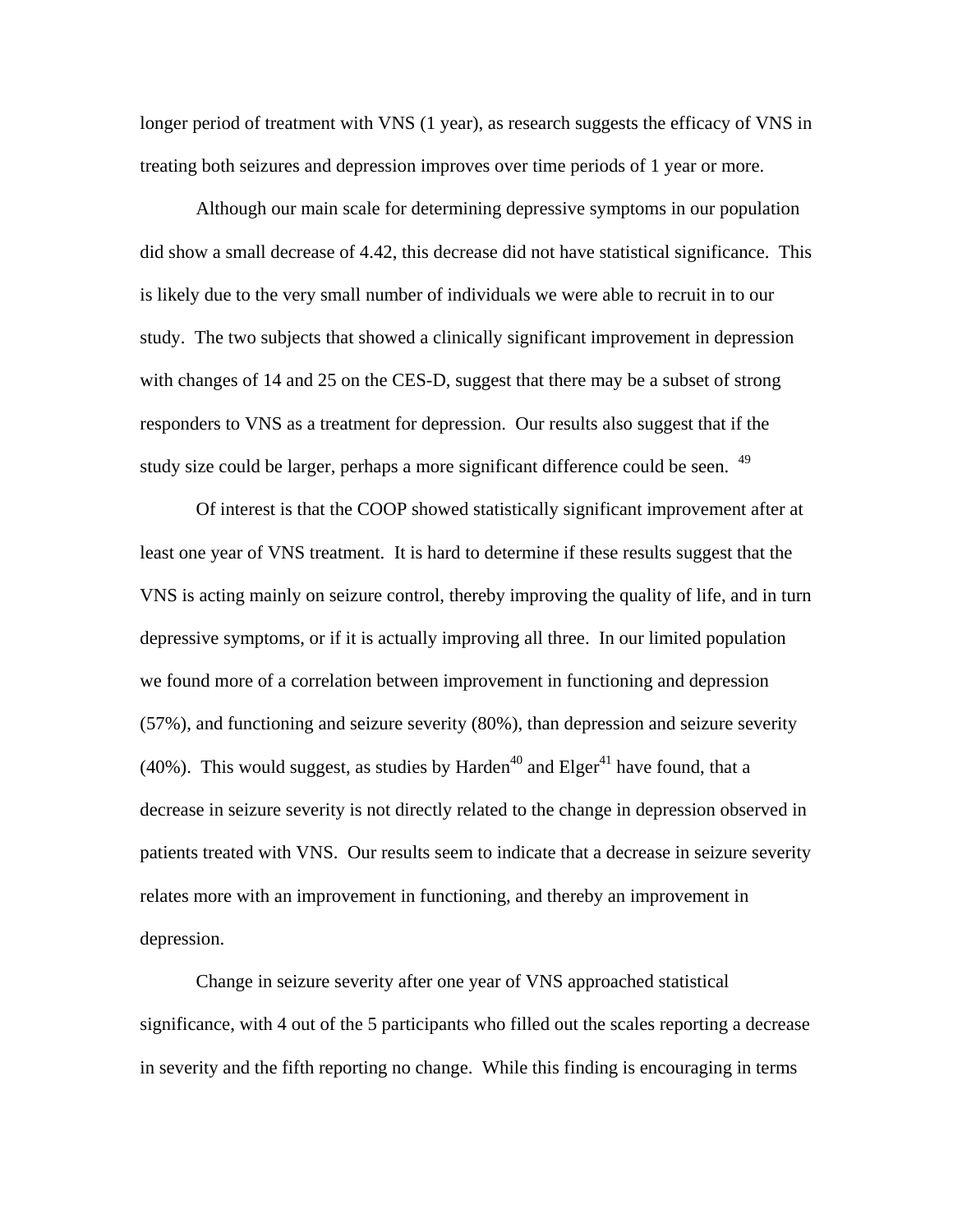of the effectiveness of VNS, it makes it difficult to determine if the improvements in symptoms of depression and overall functioning were due to decreased seizures severity alone.

As we had anticipated, we had difficulty in obtaining the number of individuals necessary to power our study. The duration of one year for recruitment does not appear to be long enough, and the VNS clinic and epilepsy support group did not provide enough subjects. Besides the fact that there are simply a limited number of patients with epilepsy treated with VNS, this population contains a significant portion of people with congenital neurological disorders. Many of these disorders are associated with limited cognitive function, which may preclude participation in survey study such as this, which requires skills in reading comprehension and ability for personal insight.

We had also intended to have a second group of individuals, with whom we could measure depressive symptoms using the CES-D scale before implant and then one year after, but were unable to recruit any subjects for this group. This group would have provided valuable information about the reliability of our retrospective collection method.

The design of the study was problematic in several ways. The process of simply handing out packets of surveys in clinic and having the participants fill them out and return them in their own time likely limited the number of participants who completed the study. Furthermore, the somewhat complicated nature of the survey packets, with two sets of surveys for before VNS and after, required detailed labeling of each page, which made it impossible to blind the scorers as to which scales were filled in reference to before and after VNS.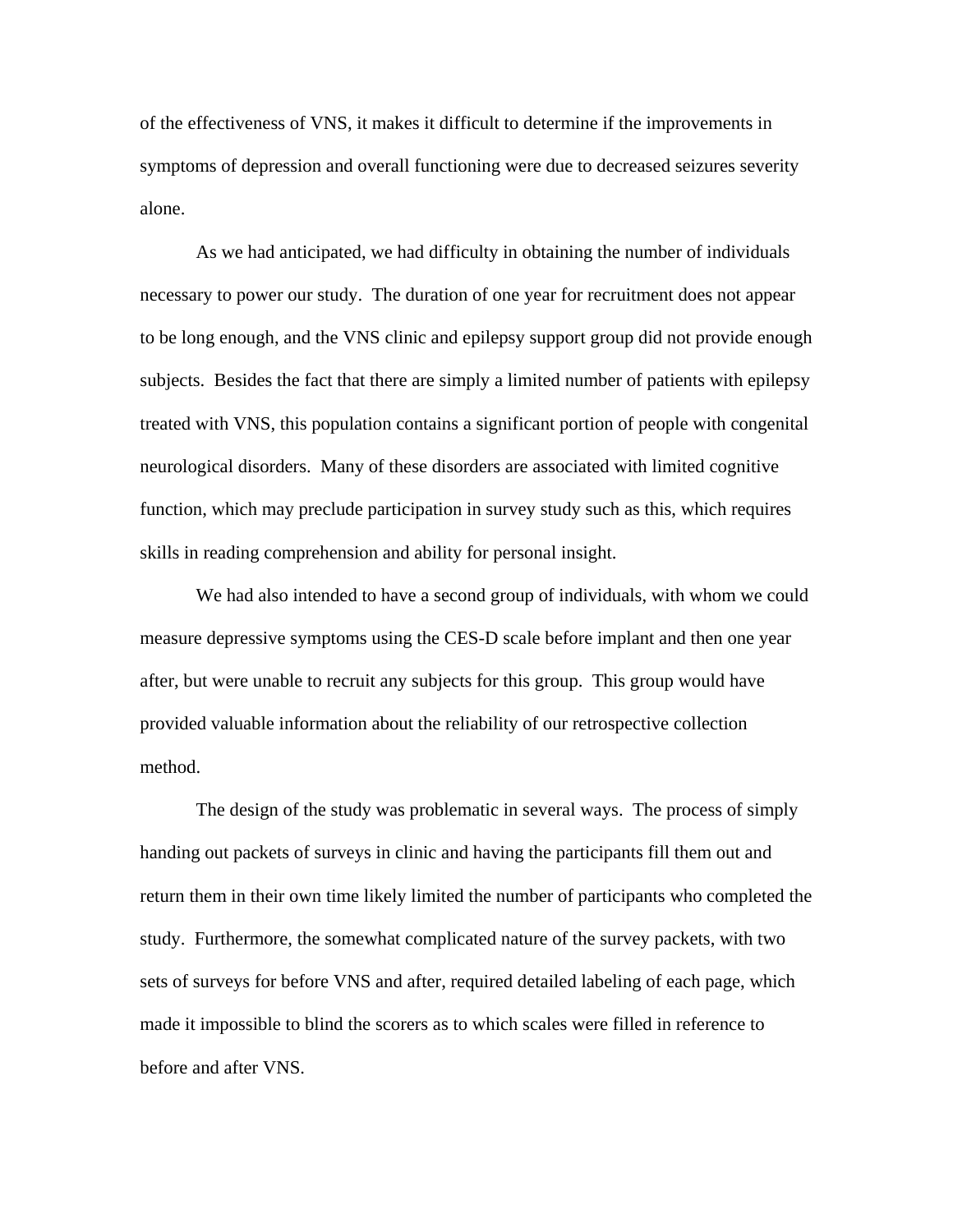Although this pilot study had areas that need improvement, our results do suggest that one year of treatment with VNS is improving symptoms of depression, and that the CES-D is a useful scale for measuring depressive symptoms in individuals with epilepsy. This study also seems to suggest that there may be a group of strong responders to VNS as a treatment for depression. The initial aim of this study was to look mainly for changes in depressive symptoms, but this study also showed significant changes in overall functioning. These changes in overall functioning appear to be strongly correlated with reduction in seizures and improvement in depression.

We hope this project will be continued in the future, with a longer collection time and more expansive recruitment sites. It would likely greatly improve patient willingness to participate and full completion of scales if they were filled out during an office visit with the help of a research assistant who would not be involved in the scoring process. This would also help with obtaining patients for a truly prospective arm of the study. Scales could be filled out during an intake process before implantation and repeated one year after implantation. For all of these reasons, continuation of this project would be best implemented in a VNS clinic, with the completion of scales integrated into office visits.

#### **Acknowledgments**

We would like to thank Dr. Vickers and Mona Chaney for allowing us to recruit individuals from their VNS clinic. We would also like to thank Audrey Autry for allowing us to come participate in the epilepsy support group, and for all her help in recruiting subjects for our study.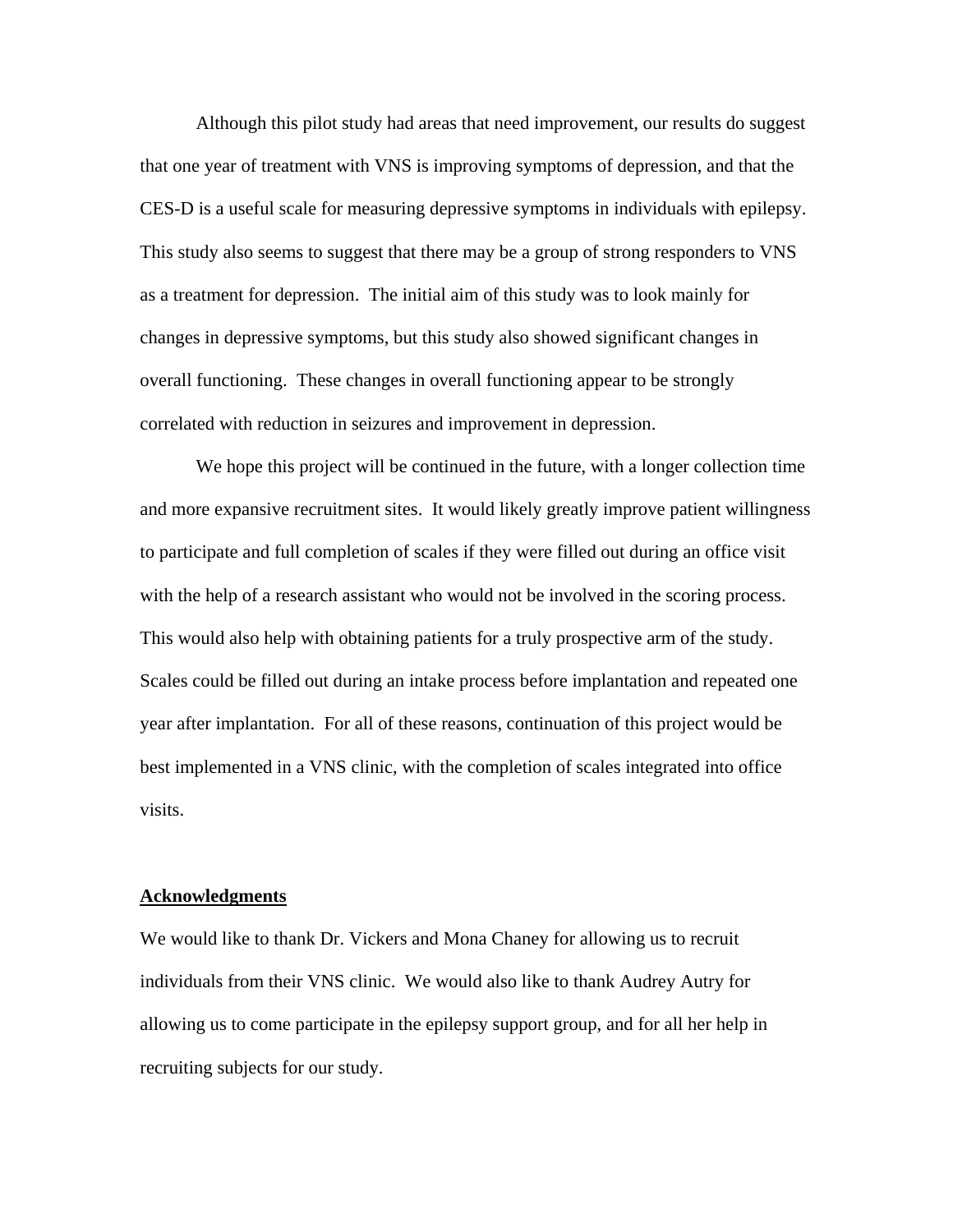# **References**

 $\overline{a}$ 

seizures. The Vagus Nerve Stimulation Study Group. *Neurology* 1995;45:224-230 4

<sup>7</sup> Schachter, SC. Vagus Nerve Stimulation therapy summary. *Neurology* 2002:59(6 Suppl 4):S15–S20

<sup>10</sup> George R, Salinksky M, Kuzniecky R, et al. Vagus nerve stimulation for treatment of partial seizures: 3 Long-term follow up from the first 67 patients exiting a controlled study. First International Vagus Nerve Stimulation Study Group. *Epilepsia* 1994;35:637-643<br><sup>11</sup> DiGiorgio CM, Schachter SC, Handforth A, et al. Prospective long-term study of vagus nerve

stimulation for the treatment of refractory seizures. *Epilepsia*. 2000;41:1195-2000<br><sup>12</sup> Salinsky MC, Uthman BM, Ristanovic RK, Wernicke JR. Vagus nerve stimulation for the treatment of

<sup>13</sup> Morris GL III, Mueller WM. Long-term treatment with vagus nerve stimulation in patients with refractory epilepsy. The Vagus Nerve Stimulation Study Group E01-E05. *Neurology* 1999;53:1731-1735<sup>14</sup> Rush JA, George MS, Sackeim HA, Marangell LB, Husain MM, Giller C, Nahas Z, Haines S, Simpson

R, Gooden R jr. Vagus nerve stimulation for treatment-resistant depressions: a multicenter study. *Biol* 

<sup>15</sup> Marangall LB, Rush AJ, George MA, Sacheim HA, Johnson CR, Husain MM, et al. Vagus nerve stimulation for major depressive symptoms-one year outcomes. *Biol Psychiatry* 2002:51;280-287

<sup>16</sup> George MS, Rush AJ, Marangell LB, Sackeim HA, Brannan SK, Davis SM, Howland R, Kling MA et al. A one-year comparison of vaus nerve stimulation with treatment as usual for treatment-resistant depression.<br>Biol Psychiatry 2005;58:364-373

<sup>17</sup> Rush AJ, Marangell LB, Sackeim HA, George MS, Brannan SK, Davis SM, et al. Vagus nerve stimulation for treatment-resistant depression: A randomized, controlled acute phase trial. *Biol Psychiatry*  2005;58:347-354

<sup>18</sup> Psychiatric Times. VNS Approved for Depression Despite Controversy. Sept. 1, 2005. Copright 2005 CMP Media LLC

 $19$  Annegers JF. The epidemiology of epilepsy. In Wyllie E (ed): The Treatment of Epilepsy: Principles and Practice. Philadelphia: Lea & Febiger, 1993, p157-164.

<sup>20</sup> Kanner AM. Depression in epilepsy: prevalence, clinical semiology, pathogenic mechanisms, and treatment. *Biol Psychiatry* 2003;54: 388-98.

<sup>21</sup> Hermann BP, Seidenberg M, Bell B. Psychiatric comorbidity in chronic epilepsy: identification, consequences, and treatment of major depression. *Epilepsia* 2000;2: 441-7.

<sup>22</sup> Blum. Reported at 2002 Annual Meeting of the American Academy of Neurology. Cited in Kanner AM. Depression in epilepsy: prevalence, clinical semiology, pathogenic mechanisms, and treatment. *Biol Psychiatry* 2003;54: 388-98.

<sup>&</sup>lt;sup>1</sup> Zabara J. Peripheral control of hypersynchronous discharge in epilepsy. *Electroencephalogr Clin Neurophysiol* 1985;61 162

 $^{2}$  Handforth A, DeGiorgio CM, Schachter SC, Uthman BM, Naritoku DK, Tecoma ES, et al. Vagus nerve stimulation therapy for partial-onset seizures: a randomized active-control trial. *Neurology* 1998;51(1):48- 55 3 A randomized controlled trial of chronic vagus nerve stimulation for treatment of medically intractable

Physician's Manual NeuroCybernetic Prosthesis System NCP Pulse Generator Models 100 and 101. December, 2000. Houston TX, Cyberonics, Inc.

<sup>5</sup> Henry, Thomas R. Therapeutic mechanisms of vagus nerve stimulation. *Neurology* - 24-SEP-2002; 59(6 Suppl 4): S3-14

Theodore, WH and Fisher RS. Brain Stimulation for Epilespy. *Neurology.* 2004;3:111-118 7

Uthman BM, Reichl AM, Dean JC, Eisenschenk S, Gilmore R, Reid S, Roper SN and Wilder BJ. Effectiveness of vagus nerve stimulation in epilepsy patients. *Neurology.* 2004;63:1124-1126<br><sup>9</sup> Guberman, Alan. Vagus nerve stimulation in the treatment of Epilepsy. *CMAJ* 2004; 171(10): 1165-6

medically intractable seizures. Results of a 1-year open-extension trial. *Arch Neurology* 1999;53:1176- 1180